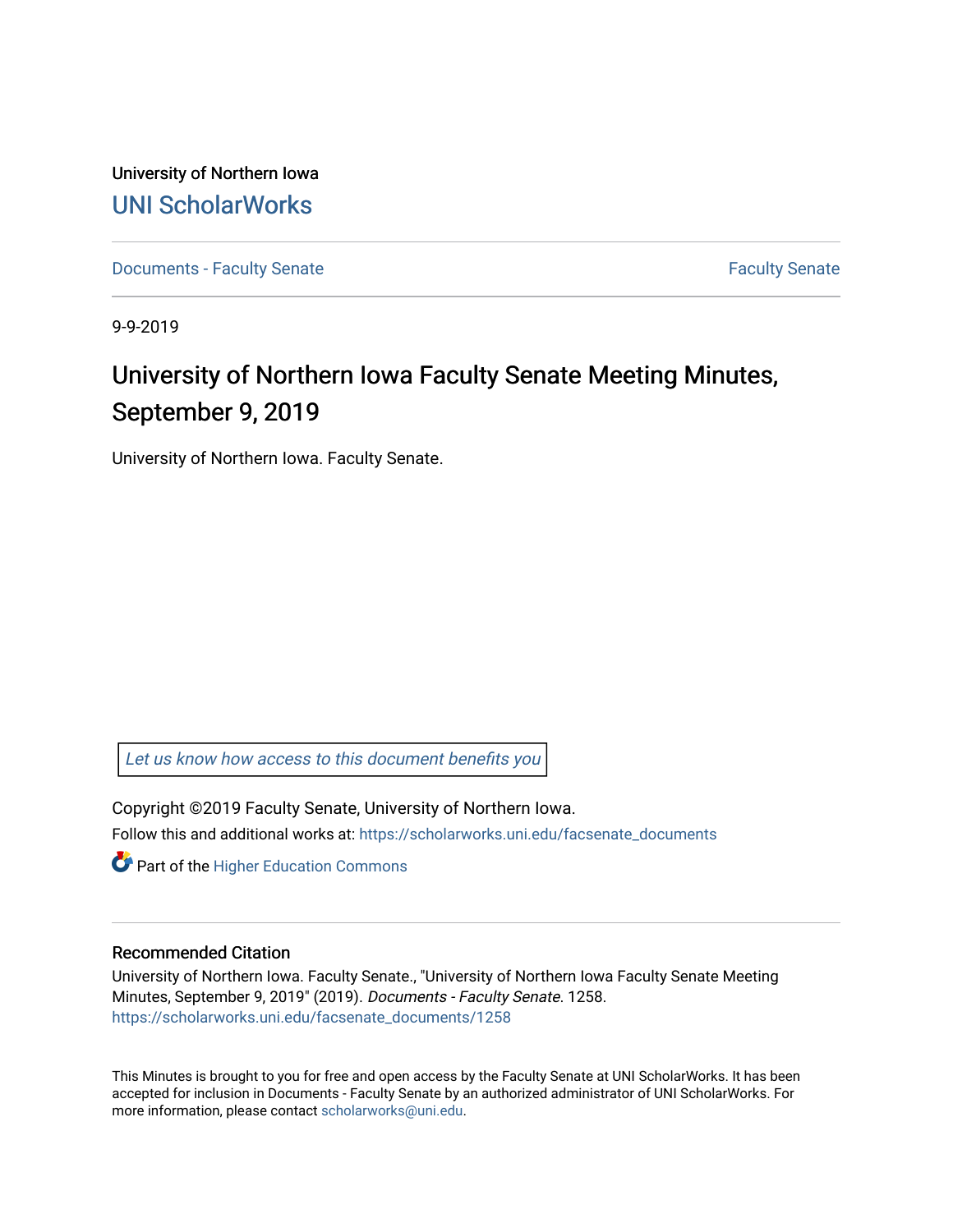## **Minutes of the University Faculty Senate 9 September 2019**

Senators in attendance: James Mattingly, John Burnight, Barbara Cutter, Amy Petersen, Imam Alam, Megan Balong, Danielle Cowley, Francis Degnin, Gretchen Gould, Kenneth Hall, Thomas Hesse, Donna Hoffman, Charles Holcombe, Syed Kirmani, William Koch, Amanda McCandless, Qingli Meng, Mark Herrard, Tony Gabriele (alternate for Nicole Skaar), Andrew Stollenwerk, Shahram Varzavand, Leigh Zeitz.

Guests in attendance: Mark Nook, Jim Wohlpart, John Vallentine, Patrick Pease, Becky Hawbaker, Jacob Levang, Cassie Mathes, Tonya Gerbracht, Michael Hager.

James Mattingly (0:05:26): Good afternoon. In the interest of staying on time, let's go ahead and get started. I'll call for identification of the press. Are there any press here today? I don't think so. I don't see any. We do have a couple of guests that I'd like to introduce. I'd like to ask them to introduce themselves in the back.

James Mattingly (0:06:06): Cassie Mathes could you tell everyone who you are.

Cassie Mathes (0:06:08): Hello, I'm Cassie Mathes. I'm the director of University Relations. I just started in December, so I'm still meeting people. I'm still kind of a new face on campus.

James Mattingly (0:06:22): Thank you and we have Vice President of Finance, Michael Hager.

Michael Hager (0:06:25): Michael Hager. I'm the Senior Vice President for finance and operations.

James Mattingly (0:06:30): Thank you, Michael Hager. Oh, yes, and we have one more in the way back. Sorry about that.

Tonya Gerbracht (0:06:40): Hi, I'm Tonya Gerbracht, controller [inaudible] [0:06:41]

James Mattingly (0:06:48): That's right. Okay, good.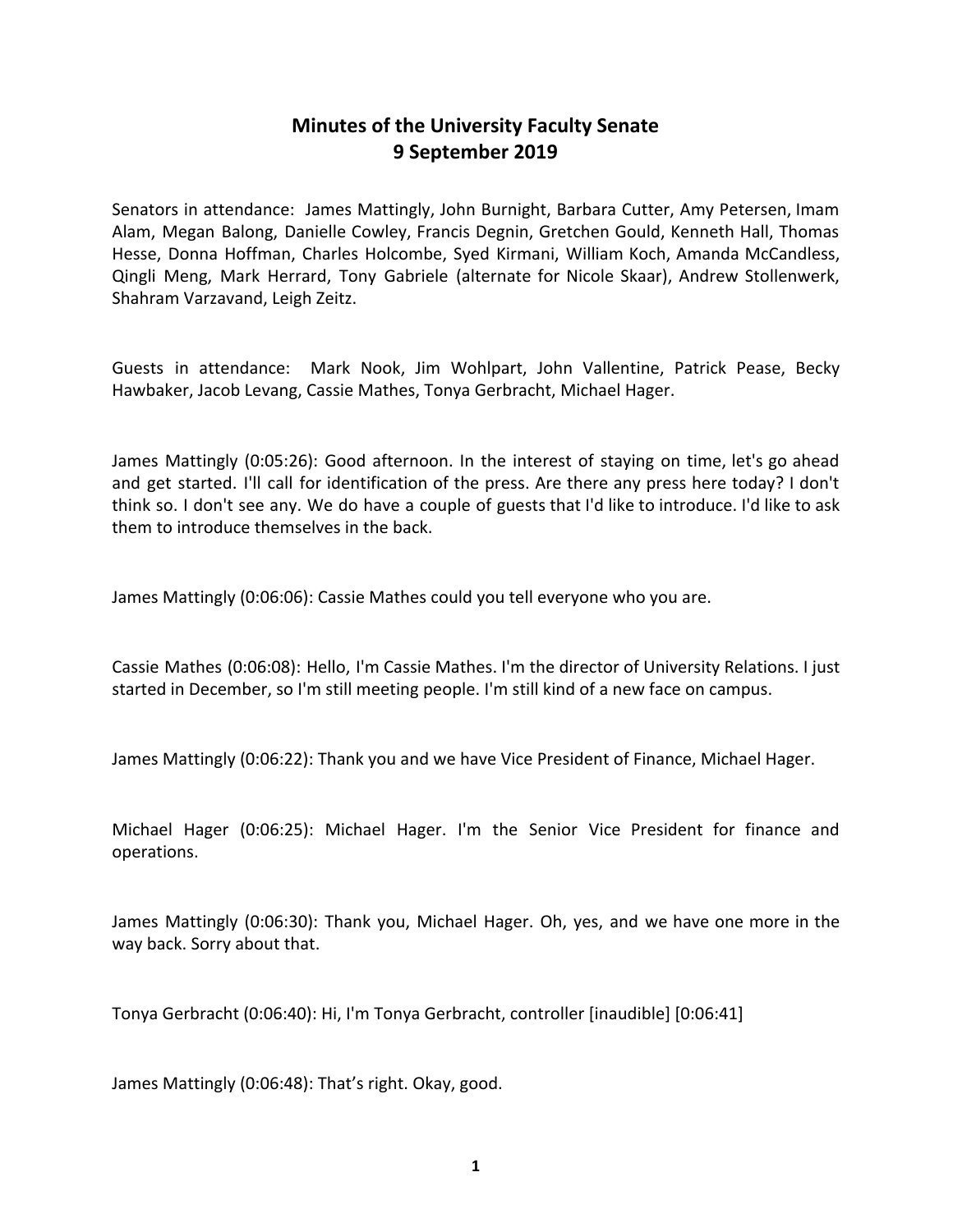James Mattingly (0:06:58): And now we'll have courtesy announcements beginning with the President.

Jim Wohlpart (0:07:03): You might say that first because this is true for us, too.

James Mattingly (0:07:05): Yeah, that's a good point. I was going to make these announcements later, but they're germane to all of us right away. So, let me just announce that Kathy Sundstedt retired over the summer. Yes, thank you, Kathy for so many years of service for us. We're really learning how much we're going to miss her now. We've also learned that she is evidently irreplaceable. So, we are going to try a little experiment. We're going to make transcripts of the minutes directly from recordings. We have to make sure; we have to have to make sure that you are called on to speak, okay? And or that if for some reason you don't get called on and you speak then that you announce who you are, so that the recording knows at all times who's speaking so that the transcriptionist won't get confused when they're typing out the minutes. And we'll just see how this goes. Obviously, it would be best if you wait to speak until you're called on by the chair. That's how Robert's Rules proceeds anyway. For your information, I'm going to make sure that I try to ensure that everyone who wants to speak about a matter or a motion speaks once before anyone speaks twice. So, that's how we'll proceed. All right. Now on to comments by President Mark Nook.

Mark Nook (0:08:52): Thank you. First of all, welcome to the academic year. It's great to have everything going up and running. Again, I've talked to a few of you about how classes are going. And things seem to be off and running well, at least in the classrooms of the people I've had a chance to talk to. But I just want to make a couple of quick announcements more than anything else I know you've got a busy schedule with some presentation. So, I'll limit my remarks. Just want to call everybody's attention to two presentations that are coming up. One is the Constitution Day presentation. A week from today. Nicole Hannah Jones will be speaking. Nicole is a local person. She grew up in Waterloo. Was actually a part of busing back in the 70s and 80s as a young child. Didn't realize that she was part of desegregation busing at the time, but her family was very interested in having her be a part of that. She'll be speaking as part of Constitution days, again next Monday evening. The other is the Joy Cole Corning distinguished lectureship, which is coming up in October, on the 9th of October. This year speaker, as many of you have heard already is Miss Laura Bush. But she'll be in and speaking the tickets for that are free, but you have to have a ticket. And the Corning lecture always sells out. So, you want to get there when you get an opportunity. Tickets are first available to students, and then the faculty, staff, and the public. Make sure you get in and request your tickets early, so that you can be a part of that event. Both of these have really been managed a great deal by people in our political science department, Donna and your colleagues. Thanks very much for your work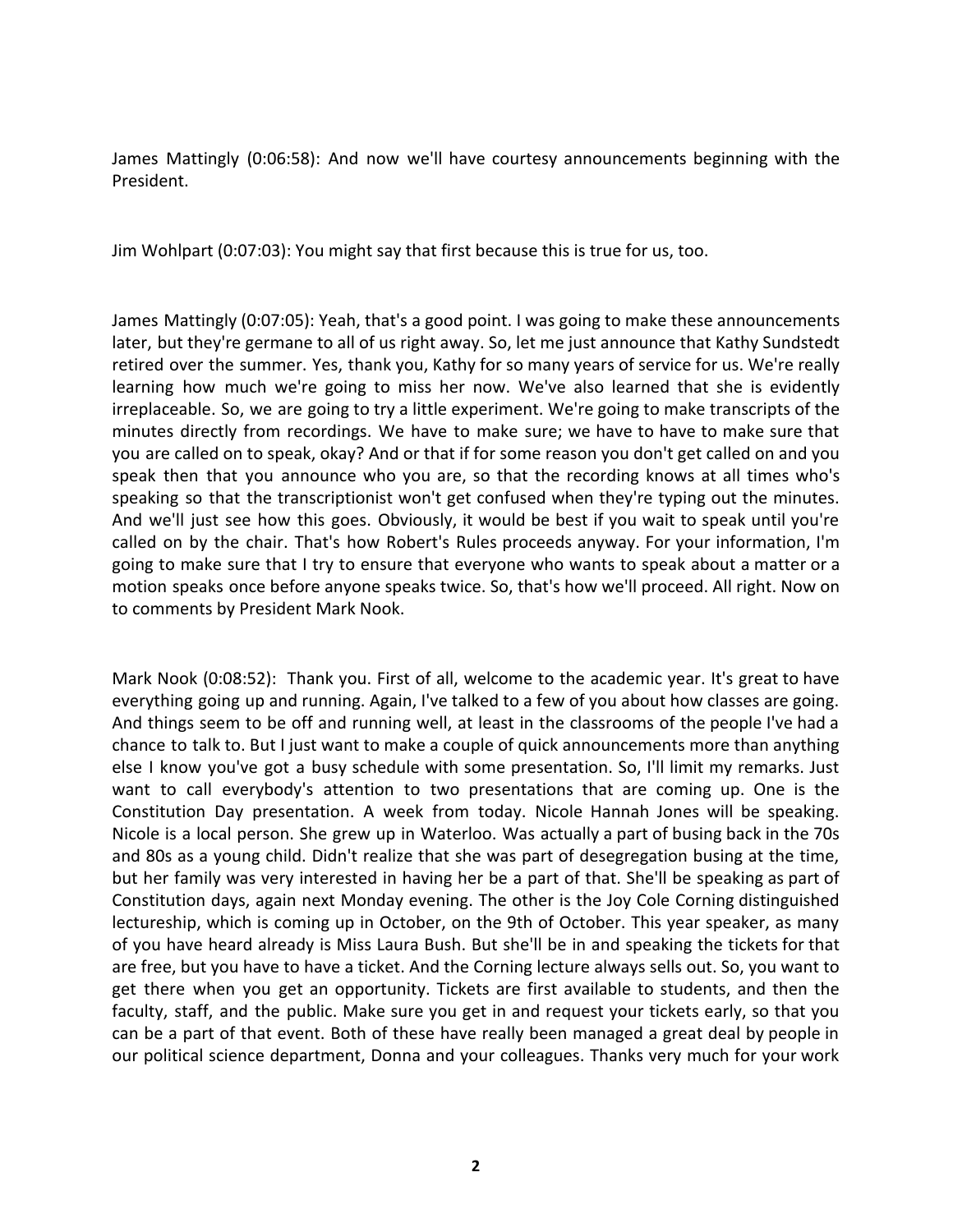on this, and Brenda Bass for bringing these together. So, just something to keep in mind. You have any questions? I'd be happy to take them. Thank you.

James Mattingly (0:10:52): And now comments from Provost Wohlpart.

Jim Wohlpart (0:10:53): Thank you, James. We don't often pause to celebrate. And we should often pause to celebrate, especially when we do good work and hard work together. I went through all of my minutes from last year's faculty senate meeting, believe it or not, and I counted up the number of emeritus faculty that we approved. You all approved 24. But I also built a list of some of the really important consultations and approvals that you had. Multiple consultations on the faculty handbook. Multiple conversations on the general education revision and approval of the outcomes, significant. Consultation on the curriculum handbook and approval of changes. Consultation on the academic freedom policy and approval of a new academic freedom policy. A task force for academic suspension. We changed our academic suspension practices. Multiple consultations on that and then implemented some changes, which has yielded some pretty fast results. All of the curriculum, college curriculum proposals. Consultations on the budget, which I think we will have, again, today. Consultations on the Higher Learning Commission reports which are going extremely, extremely well. That's a lot of really, really important university work, and so, I thank everybody who is here. For those of you who are new this year, you can tell why everybody else around the room is really tired. We do have, again, substantive work coming at us again, this year. We need to finish the Gen Ed revision, that's going to be really important that we get that done as quickly as possible. I have seen the draft of the structure that is being discussed on the agenda committee, and it's remarkable. To be quite frank, I'm really impressed with the feedback that has come forward with us and the ideas that have been generated at it. We will continue to refine the faculty handbook. We've made some pretty substantial changes to it. As we start using it, we're going to find places where we're going to need to tweak it and make changes to it. So, we will continue to work on the faculty handbook, but it won't be as major revision as we've done. Higher Learning Commission, we will finish our report or draft report by the end of the year. The whole six months ahead of time, we will have our draft report done. That's again, quite remarkable. We will start a shared governance conversation, you all will hear more about that. Faculty leaders, I'm sure we'll talk about that. This is a major initiative and I think a really important one.

And then finally, you all have heard about academic positioning, we still have some work to do before we bring that here for a consultation. And we launched that. That won't happen until later in the fall, but that also will be a really important conversation. Academic positioning is really about surfacing ideas, about how we can lay a foundation for the future thriving of the institution. Any of those ideas that relate to curriculum will go through the regular curriculum process. Academic positioning does not jump over the traditional curriculum processes, any changes to curriculum will come through this body in the end for approval. So, I just want to be clear about that. But that also is a really exciting initiative. Thank you for your work last year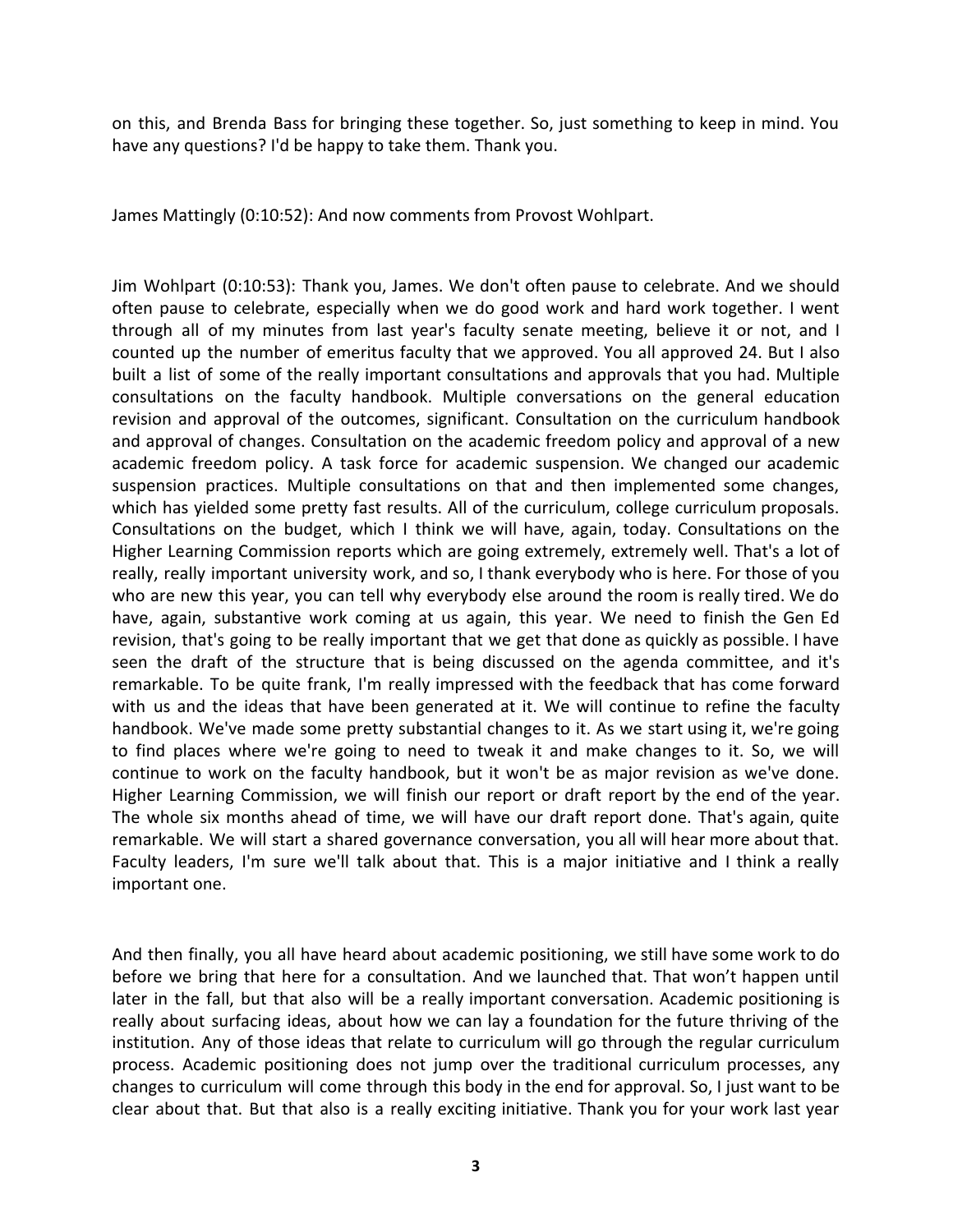and thank you for the good work we will do together again this year. We really, really are doing remarkable work and I would take the handbook and the Higher Learning Commission and the Gen Ed work as really, really substantive work we've done over the last couple of years together that is really providing a solid foundation for this institution. So thank you for that and let's have a good year.

James Mattingly (0:14:21): Thank you Provost Wohlpart. And so now comments from Chair Cutter.

Barbara Cutter (0:14:27): Thank you. And so, my comments are for senators as well as other faculty members who happen to know these rules in particular. I'm the Chair of the Faculty and it seems like not everyone on campus is entirely sure what that means, to an extent. And honestly, on a day to day basis, sometimes I think it means I serve on tons of committees and go to a lot of meetings. But really, it's about being a spokesperson for the faculty. And so, I just want to reiterate what I said in my email a couple weeks ago that please feel free to give me feedback, ask questions on anything related to your life as a faculty member. It's really important for me to hear everything that faculty members are thinking and so, I just want to reiterate that. And also, as Provost Wohlpart mentioned, there's been a lot of work that the Senate has done and will be doing in the future. And I just want to encourage all faculty who are not at this meeting to also participate in that work. And again, that's one of the reasons feedback is so important this year is because so much new is going on, we need to know, get as much input from as many faculty members as possible. And finally, a quick plug for the faculty meeting, September 30. Monday, September 30, Lange auditorium 330 with a reception with some food beforehand at three. And the one key issue is the vote on the expansion of voting rights to some non-tenure track faculty. And so, we need a quorum of 15% of the faculty for the vote to even matter. So, it's important that people show up and it's also important that we know that as many faculty members, as possible, think about this issue. And I'll be sending an email out within the next week on the details of the exact final proposal because you've seen preliminary versions of it. That's all I have.

James Mattingly (0:16:50): Thank you Chair Cutter.

Mark Nook (0:16:53): If I may, I'd like to comment on one thing, we made one change in Barb's position description that I think is important for this group to know.

James Mattingly (0:17:00): So, this is President Nook speaking.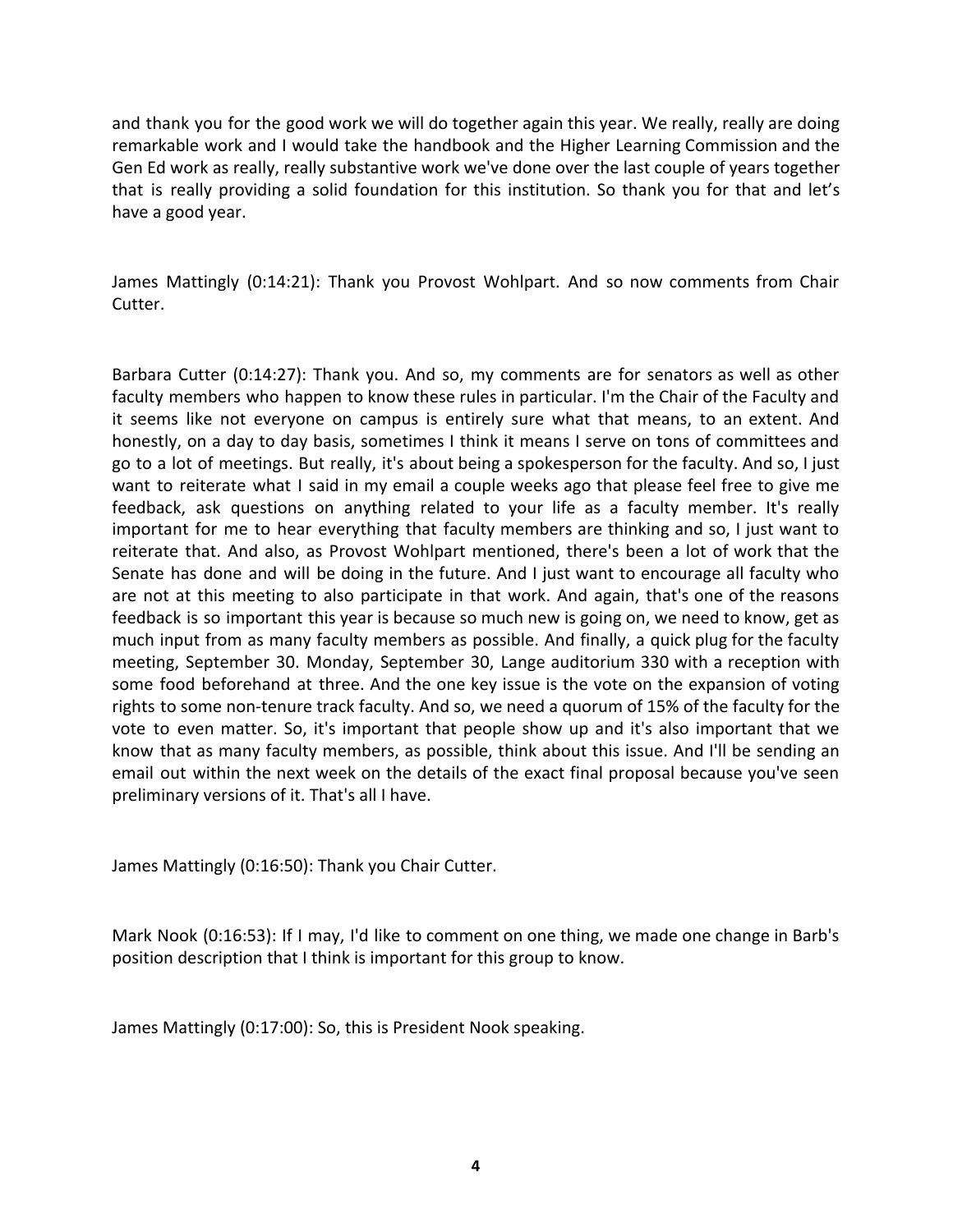Mark Nook (0:17:01): Yeah.

James Mattingly (0:17:01): Thank you.

Mark Nook (0:17:02): She now serves on the President's Cabinet as chair of the faculty, that position will be represented on the cabinet, which meets approximately once a month, and includes people on there by their positions. But I think it's important to have a faculty voice on that, that group as well. It used to be known as the Executive Management Team. Everybody on it was one not necessarily involved in management and also not necessarily executives. So, change the name to cabinet and added a faculty voice as well. So, welcome. And thanks, Barb, for doing that.

Barbara Cutter (0:17:36): Thanks.

James Mattingly (0:17:39): Faculty president, United faculty president Hawbaker, do you have any comments?

Hawbaker (0:17:43): I do. So like the provost, I'd like to start with a positive. So, I just want to share that something that I consider pretty remarkable to borrow your favorite quote. That just a few years after AAUP was considering censuring this institution for our lack of shared governance. We were invited to share our shared governance and collaboration strategies at the AAUP Summer Institute and I really want to thank the provost and associate provost for giving us some video recorded remarks that we were also able to share. And I wanted to pass on all of the compliments that we got from people from other institutions where things are so much worse than here. Including Wright State where they went on a three week strike for very basic rights that should never have been taken away at all. And so just thank you and we're in much better shape than lots of places. I also wanted to share some of the introductory information that we shared with new faculty, just in case so that you could share those with people in your departments. And now that we don't have our signs about the recertification, but we sure do have a new flyer that you can post on your door if you would like. We also tried to be careful about when should you -- You might want to consider calling the union. So, we bulleted out a couple of things to think about and how to get in touch with us. I just want to give a quick update on a couple of ongoing concerns that we're working on really hard right now. And one is with our budget crunch and lack of resources that we're dealing with one thing that one way that this is hitting a number of faculty across campus is that course releases and stipends that we're expecting to receive this year for coordination duties for work that they had already undertaken over the summer, were cut back the day before classes started. And so, United Faculty's position is that the work that has been done should be compensated and that promises that were made to be honored. But that if a stipend or course release is cut then the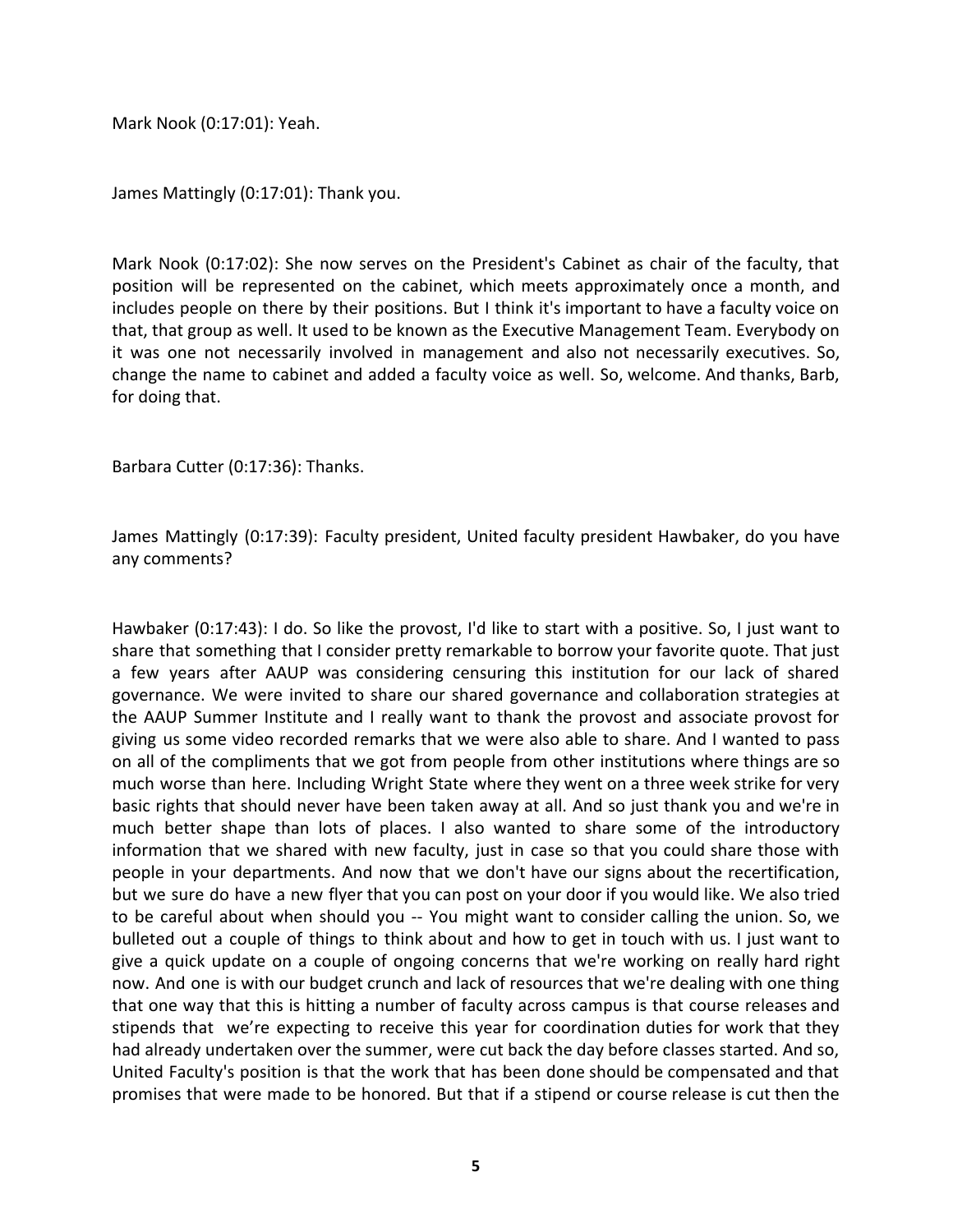responsibilities and next dictation should also be cut. In terms of the rollout of the evaluation system, we're fielding some calls from people whose departments have not typically done any kind of meeting with the department head and faculty in the past. And so faculty are caught a little off guard by the one on one developmental formative meeting with the department head. And so just help us to get that word out that that is about all of us attempting to get better, and that we encourage our faculty to also use that opportunity to communicate ways that the department head could support your professional development in ways that may cost money or maybe just other forms of support and resources. And that is all.

James Mattingly (0:20:45): Thank you, United Faculty president Hawbaker. I guess one last announcement I'd like to make is that you notice that there are quite a few new faces. We have quite a few new senators this year. And I would just like to take a moment to thank you for being willing to serve in this role. It's not easy. There's a lot of preparation to do twice a month, at least. And so, thank you very much for your willingness to serve and welcome to the Senate. Okay, the first item of business then is to approve the minutes from our last meeting from April 22<sup>nd</sup>. I sent those out to all the senators last week, I would entertain a motion to approve them. Thank you, Senator Burnight. Is there a second? And thank you, Senator Gould for the second. Is there any discussion about the minutes whatsoever? Any changes to be made? If not, then I'll ask for a vote to approve them. All in favor of approving the minutes say, aye.

All (0:22:01): Aye.

James Mattingly (0:22:03): Opposed, same sign, abstaining.

Francis Degnin (0:22:08): Those of us who weren't here.

James Mattingly: (0:22:09): Those of you who weren't here. Senators Meng, Degnin, Balong, Cowley, Hoffman, and Holcombe are all abstaining. Those are our new members, by the way. Welcome again. Okay, thank you all so that motion has passed, the minutes are approved. Onto calendaring items. So, these are the items on the calendar today to go on to the docket for hopefully next time we meet. The question really on these items is do we have enough information to consider them for discussion in the future? So, the first item on the agenda to docket is item 1455. The policy 3.06 class attendance and makeup policy. Do I hear a motion to docket that item?

Senator Leigh Zeitz (0:23:08): So moved.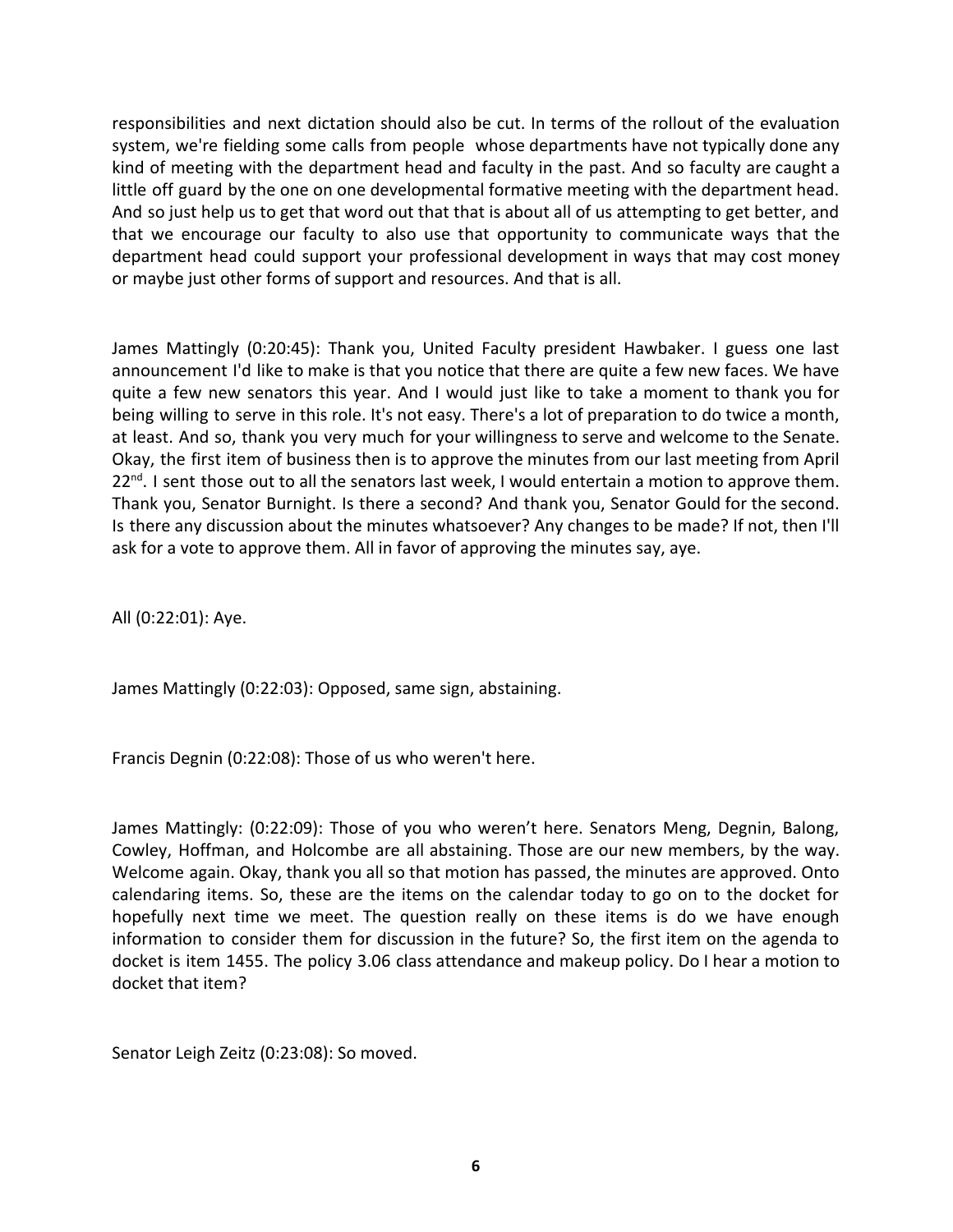James Mattingly (0:23:09): By Senator Zeitz. Thank you, Senator Zeitz. And a second? Senator Kirmani. Thank you. Is there any discussion required? Could you tell what was new about that item? There was one sentence highlighted at the very -- Okay, good. Good. All right. So then --Okay, good. Then I think we're ready for a vote. No, is there any disc-did I ask if there's any discussion? Okay, so I think we're ready for a vote on this. All in favor of docketing item 1455 say, aye.

All (0:24:06): Aye.

James Mattingly (0:24:08): Oppose same sign. Any abstaining? So, the vote passes unanimously again. Item 1456, which is a consultation regarding a name change for the Department of Communication Studies. Is there a motion to docket that item?

Syed Kirmani (0:24:28): So moved.

James Mattingly (0:24:29): Senator Kirmani, thank you. Has moved. And Senator Koch has seconded. Is there any discussion needed for this? Associate Provost Pease, did you have any comments at all as to why this is coming to the Senate, and what might be expected in the consultation, just as senators prepared to discuss it?

Patrick Pease (0:25:01): It's an opportunity for the rest of the campus to be aware of a change in a department on the chance that it impacts another faculty in a way. This doesn't go through normal curricular pass because it's not a curricular change. It didn't go through UCC and didn't get that kind of oversight and opportunity for consultation. They're not changing any of the courses or the requirements is just a name change, and so, it's really an administrative change. And so, this becomes the primary body to seek any consultation that might need to happen as part of that.

James Mattingly (0:25:35): Thank you very much. Are there any other comments or questions about that item before we would vote? And hearing none, I'll ask for a vote to put it on the docket. All in favor, say, aye.

All (0:25:54): Aye.

James Mattingly (0:25:55): Oppose, same sign. Any abstaining? The motion is passed by unanimous vote again. As you can see, we received a number of emeritus requests over the summer. And what I'd like to do is bundle them all unless there any objections to do that and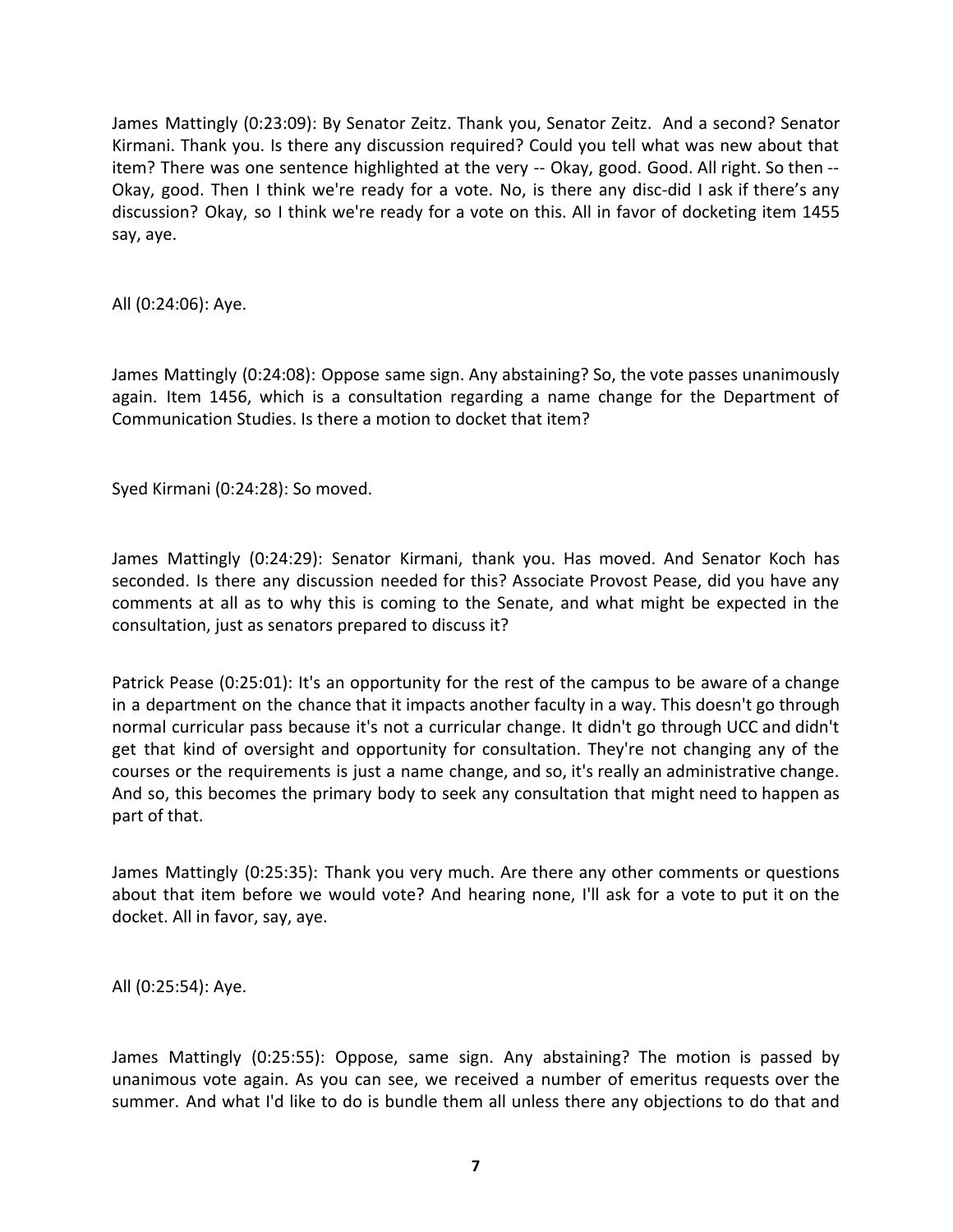vote to docket all of them at the same time as a package. So, that would be items 1457 through 1464. I would entertain a motion to docket all of those items.

Francis Degnin (0:26:33): I move.

James Mattingly (0:26:34): Moved by Senator Degnin. Is there a second?

Andrew Stollenwerk (0:26:41): Second.

James Mattingly (0:26:42): Moved by Senator Stollenwerk or seconded by Senator Stollenwerk. Thank you. Any discussion required on these? We will be reading all of their letters when we vote on these items. Now we're just voting to docket them. So any other discussion required in senator's office?

Leigh Zeitz (0:27:07): Are we going to docket them today?

James Mattingly (0:27:08): We're voting right now to docket whether today.

Senator Leigh Zeitz (0:27:11): I know. Will they be discussed today?

James Mattingly (0:27:13): I'm not sure yet about that. I'd like to vote to docket them all and then if we have time we'll vote to move them up to today out of order. If that's okay?

Senator Leigh Zeitz (0:27:23): Yeah.

James Mattingly (0:27:24): Okay, thank you Senator Zeitz. Then I guess I'll call for a vote if there's no further discussion required. All in favor of docketing these items as a package, say, aye.

All (0:27:38): Aye.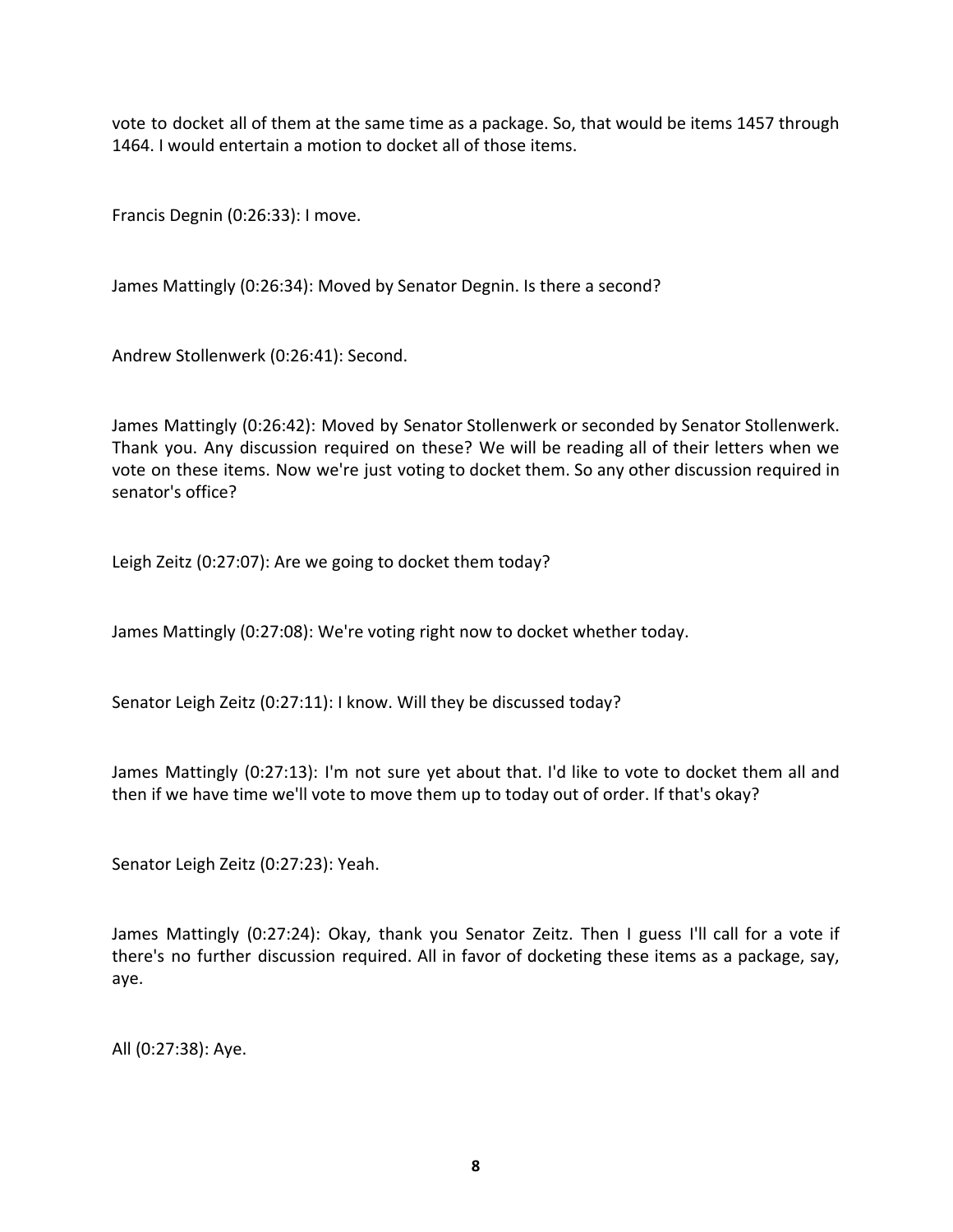James Mattingly (0:27:40): Oppose same sign. Abstaining? Again, the motion has passed unanimously to docket items 1457 through 1464. All of our emeritus requests. The next two items 1465 and 1466 are the early program change packages from the graduate college committee and the university undergraduate committee on curriculum. And except for item one, as I mentioned to all of you in my letter. So, there again is opposition, I would like to bundle both of those items to be docketed, to be discussed next time. I would entertain a motion to do that.

John Burnight (0:28:47): Senator Burnight.

James Mattingly (0:28:48): Thank you, Senator Burnight. A second, Senator Zeitz. Is any discussion required about these items? Did anyone know understand why we needed to move item one off of this proposal and send it back to UCC? Okay, so if no discussion is needed, then we'll take a vote. All in favor of docketing both items 1465 and 1466 say, aye.

All (0:29:27): Aye.

James Mattingly (0:29:28): Any opposed? Same sign. Abstaining? The motion passes and both items are docketed. Then finally, the last two items are consultations by the vice president finances office on the budget implications are enrollment shortfall and the consultation by Cassie Mathes on the branding research. So, I would ask to both docket those items and bring them to the front of the order, if you don't mind. So, I would take a motion in that regard. Thank you, Senator Gould. And thank you for seconding Senator Hall. Then, is there any discussion required as to why we need to do that? I'll take a vote then. All in favor of doing that please say, aye.

All (0:30:34]: Aye.

James Mattingly (0:30:35): All opposed, abstaining? Fantastic. So, those are on our docket to be discussed today. So first, we will hear from Michael Hager.

Michael Hager (0:30:50): Very well, thank you for the invitation to come back again this year and talk about the budget. Let me provide a little context under budget development. For those that aren't familiar with the context before we get into the current year's budget. The budget process normally kicks off around late October to November timeframe, and really it begins in earnest then after semester break in January February timeline. The budget process really follows the management structure of the university. So, in academic affairs, it gets pushed out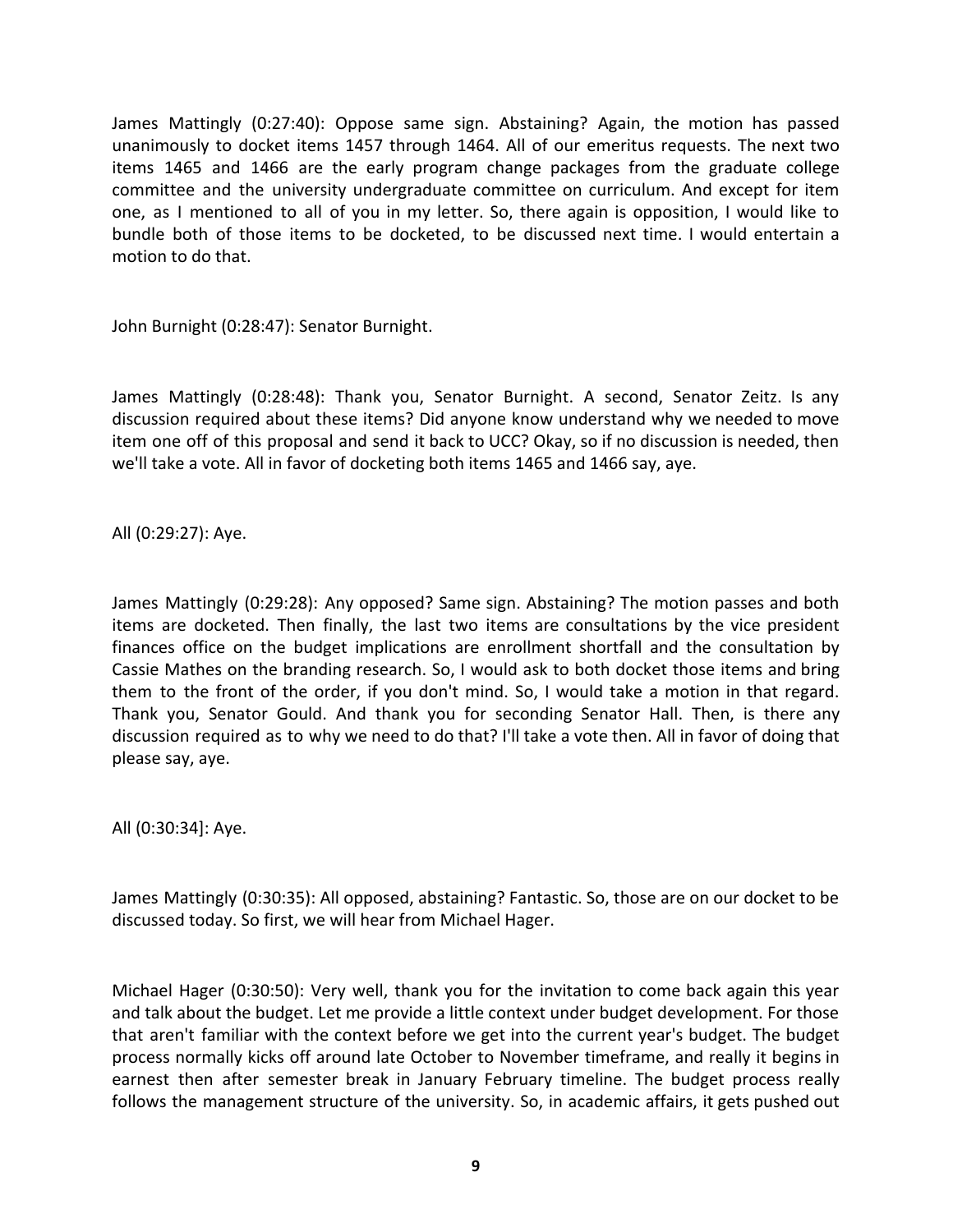to each of the vice presidents. Academic affairs it will go to the dean's department heads. And so, the theory is that anybody can go to their department head and get information about their departments budget, and then it kind of rolls up from there. Last year, a new element was overlaid in that process. One of the new Presidential Advisory Committees, there's a budget Advisory Committee. And actually, there's five members of that committee in this room right now aside from Tanya and I. And so, if you want to raise your hands real quick, so you can see who's on the Budget Advisory Committee. So, feedback was requested --

James Mattingly (0:31:51): Sorry, let's say the names.

Amy Petersen (0:31:57): I'm Amy Petersen.

John Burnight (0:31:58): John Burnight .

James Mattingly (0:31:59): Jim Mattingly

Patrick Pease(0:32:00): Patrick Pease.

Thomas Hesse (0:32:02): Tom Hesse.

Michael Hager (0:32:03): So, those are the five members of the Budget Advisory Committee. Last year was the first year and I don't want to speak for them. But there's a lot of information that kind of comes at you early on. And it's a building process to get to a certain knowledge level to understand the contextual process of the budget. We've tried to be very transparent with that process and share the information. We're continuing to build. We met already last week, one time. Patrick chairs that committee. And so the feedback from that actually helped inform some of the decision making that the president had. And ultimately the budget is decided by the president based on the recommendations of that budget Advisory Committee and the various vice presidents. So, we set the budget this year based on enrollment, which is really a driving indicator for the general fund budget. We did that based on enrollment of 10,620, with a 200 student contingency in there. And so, if we follow between 10,420 or higher, we will be in good shape and if we were lowering that, we'll have a little bit of work left to do.

And so, the general fund budget is put together that way. The other elements that make up the budget were put together, and then it was ultimately approved by the Board of Regents in August. And so, our budget always is not official until the regents approve it, which for the last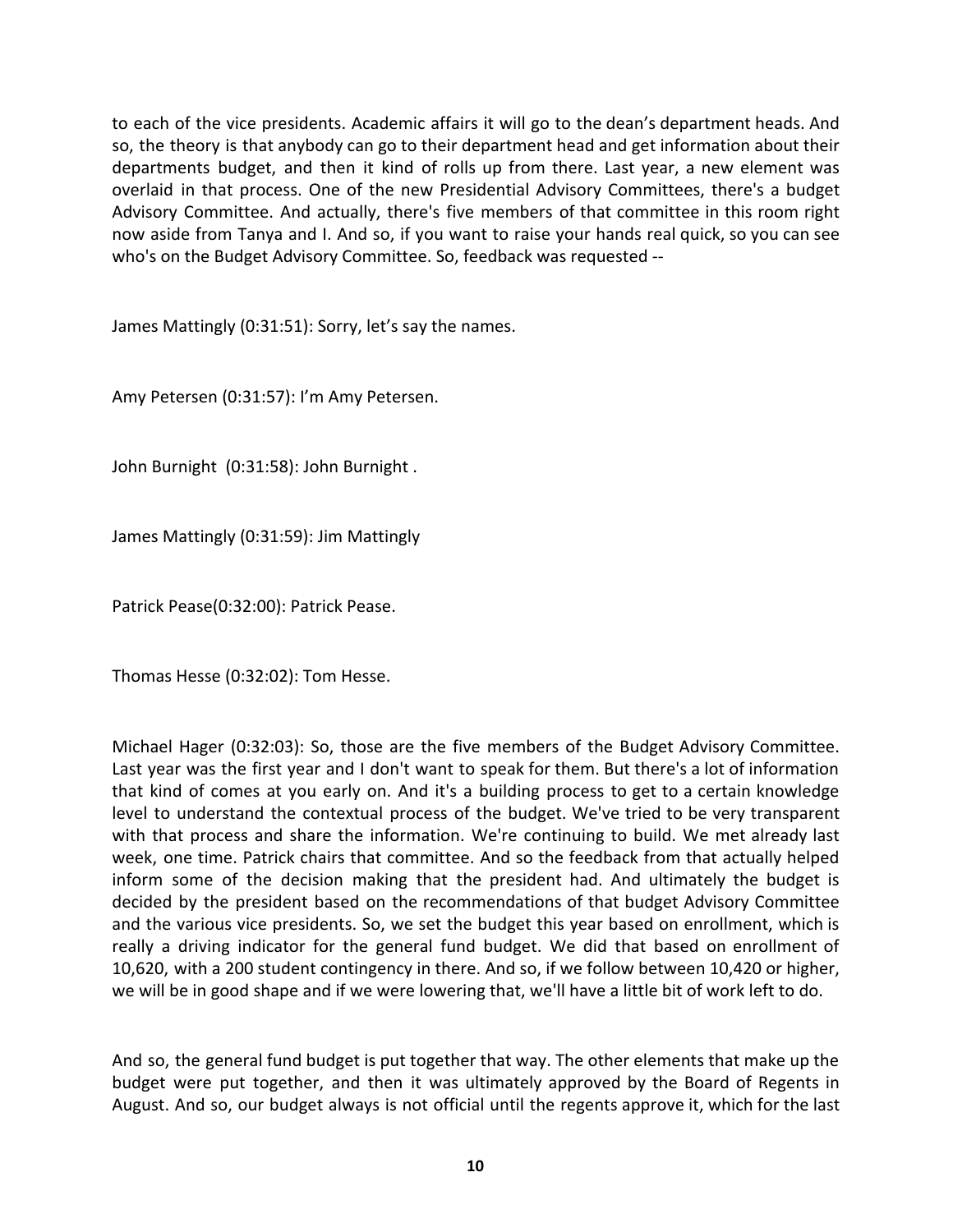five or six years has been in August. So, I don't know what we're really doing between July one and the August board meeting of the Board. We're kind of on a wing and a prayer maybe, but fortunately, they've always approved the budget as it comes forward by them. So, with that, I'll go ahead and run through the slides real quick. Gretchen, thank you for sharing these. So the university budget is actually about a \$357 million budget. And for those of you that were here last year, you should recognize these slides. I try to use the same format, so there's some familiarity year in and year out. We've just updated the budget numbers behind the slides. But all funds in is about \$357 million depending how you look at that. The majority of that falls into what's known as a general education fund budget, which is kind of the large green side on the right hand side. And then the other elements are on the left, and so, auxiliary unit's. That's what AUX stands for there.

Auxiliary units are units that stand on their own, or more or less stand on their own. The biggest auxiliary we have is department of residence. The Department of residence is light green berets 10% of the total funds budget. It gets no tuition, they get no state appropriations. The only money they spend is the money that they take in. So, essentially room and board dollars and some other things accounts for the residents. That's what auxiliary is. You can see research and sponsored programs, athletics, we have some special appropriations. But most of the time when people are talking about the budget at the university, they're usually referencing the general education budget, which is just that dark green side, which represents about half of the total budget. So, most of my comments here will be about the General Education Fund. And so, if we can go ahead and move to the second slide that \$177 million is the General Education Fund. And I've got a series of slides here that looks at it from different perspectives. It's the same pool of money, the same hundred and \$177 million, but we just can look at it from a few different ways. So, on this slide -- Sorry --

Michael Hager (0:35:34): On this slide, here's the General Education Fund just based on revenue, and so, we can see the state appropriations, which is the money that the legislature allocates to us is about 56% of our dollars. And then tuition is the purple and the orange. Resident tuition those from Iowa students is in purple, and then the nonresident tuition, you can see there. So, over half of our funding are General Education Fund comes from the state of Iowa tax payers, and then the rest comes from essentially student tuition. So, another way to look at this is we look at the expense side of the equation. The same \$177 million, this is broken down by IPDS category, which is a defining characteristics at the US Department of Education has every university submit their budget based on these categories. In theory, you can compare one university's budget to another university's budget using these categories. Like anything that happens at the federal level, there's some deficiencies to that, but it's at least a barometer and get you close, if not one on one correlation. But you see where we break down the different categories of the university on those different areas.

Looking at expenses again, at another slide. This is an area broken down by the various divisions at the university. So, you can see the Academic Affairs Division is about two thirds of the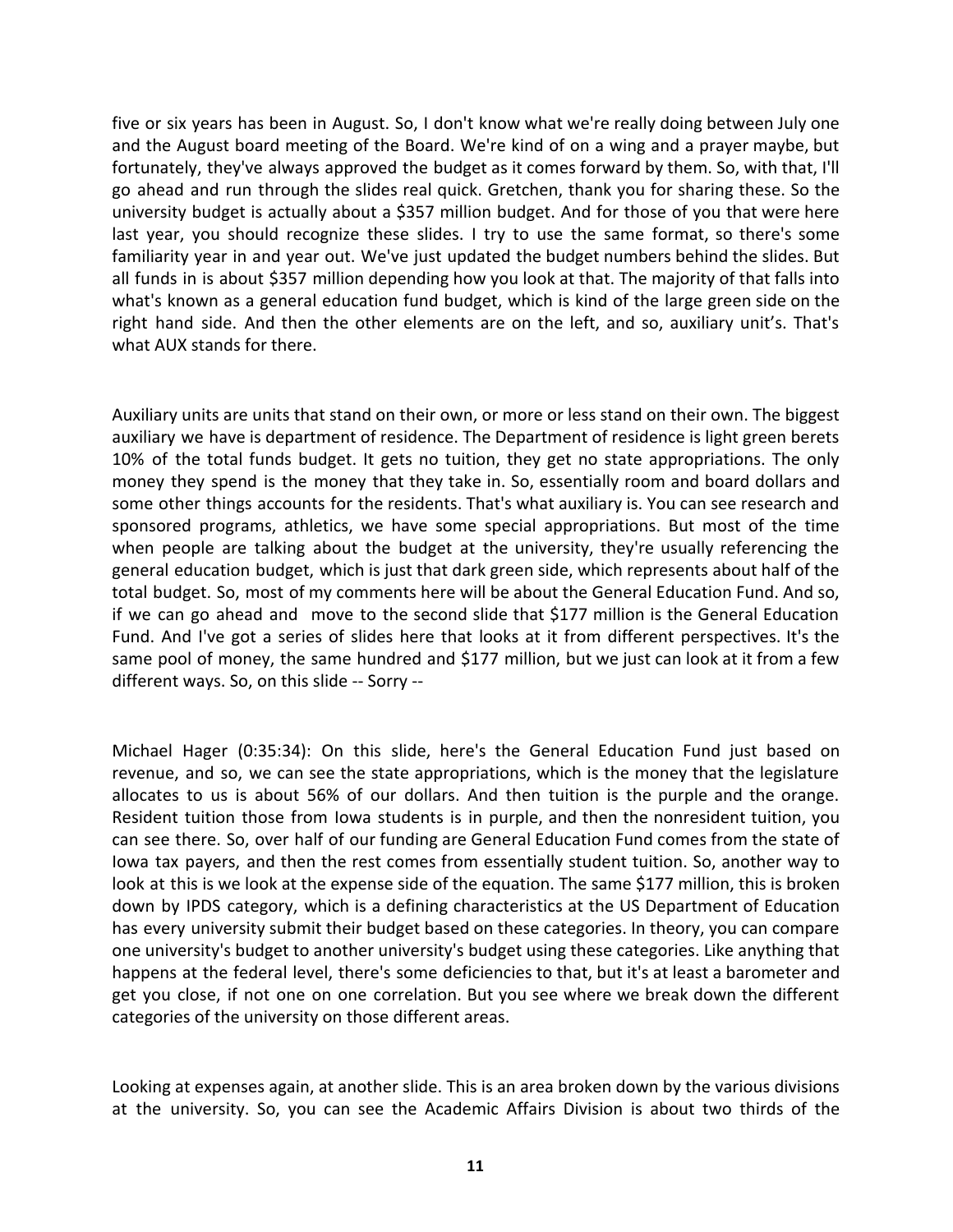budget. Finance and operations which is in red, I don't like that I need to change that (laughter), represents about 11% of the budget. I didn't catch that when I looked at the draft, but you can see the various components of the General Education Fund budget and what they do they go to division wide. One question that comes up sometime is, does money move from one division to another? And so, if we look at this next slide, you can see this is a five year trend by division and you can see there's not a lot of movement from one division to another division in there. There's a little bit here and there. You'll notice the Student Affairs one shrunk from 2016 to 2017. Student Affairs is the purple line there at the top or about the fourth one down. That big change is really enrollment management getting created. So, admissions and registrar used to sit in student affairs, and then it moved over to academic affairs, so that's the big shift, if you want to call that a big shift in terms of the difference. But for the most part, there's not big swings, money's not moving from one division to another division, as we go through each budget year.

Another way to look at this exact same hundred \$177 million is how much of it is personnel and how much of it is non-personnel. So, you can see just over three quarters of our budget goes to salaries and benefits for people and then about two thirds of that is non-personnel. Now, that non personnel part is actually, some people think that's more flexible. There are elements of that non personnel that really we can't control a whole lot. We can some but not a lot. But in there, you'll find things like utilities, property insurance, those sorts of things that we can make an impact on some of those, some of them not so much. And since personnel is a large portion, we broke that down a little bit further on this next slide and you can see in that dark purple, what percent are the different categories of the personnel wise. Going back to the same slide, going forward those two, I put it in there again.

Michael Hager (0:39:13): So, this is back to that same slide that shows the different units. What we've done before, we took this slideshow to the college senate last year, is that academic affairs is such a large portion. So, if we look at that \$115 million of Academic Affairs, frequently we get questions on where does that money breakdown? And so, the next slide shows you that hundred and \$115 million and this is broken down by college then, so you can see, within the Academic Affairs budget, what percent goes to each college. Now, the red slice there, I used to have that label Provost office and Jim said that 14% does not go to his office. And so, we've listed the red stuff there includes the library, Academic Learning Center, you can kind of read those lines. Its things that are not in a college but are still within the Academic Affairs unit and that's an example that's there of some of the larger components of that 14%. But not necessarily surprised, CHAS is a large college, and so, you would expect to see it a little bit bigger than some of the other ones are.

That's the end of the slideshow. I'd be glad to answer any questions that you may have. Let me talk a little bit about budget reductions from last year to this year. Today is census day, we will have an official number released on Thursday. All three universities release them at the same time for the Board of Regents policy. That's not to say we haven't snuck a little peek at what the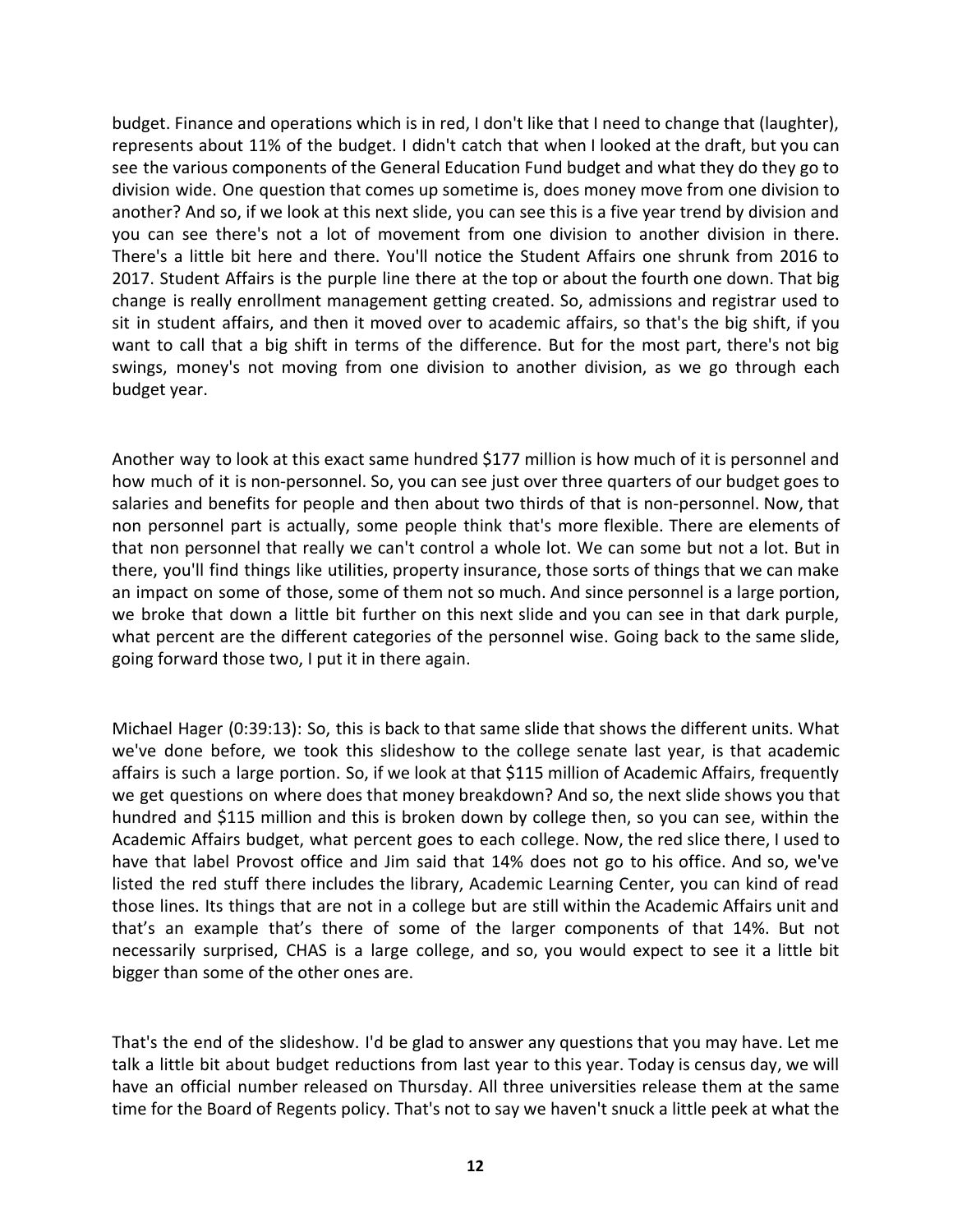number is. I think it's probably safe to say that we will be within our budget window, and so, we shouldn't have issues for the current year budget. That's always a little bit of an unrest. And we'll probably phrase that differently than how I'm saying it to the press, but I tend to be pretty candid and straightforward as the budget committee knows. And so, I think we'll be fine for this year with where we are for the budget. The reductions from last year to this year, each division vice president was asked to come up with some reductions. Each of us came to the budget advisory committee and kind of shared some of the areas that we were looking at. Many of us utilized to open positions in my area, the budget director, our longtime budget director, Bruce Rieks retired. And so, we reduced that position and added that to the controller and the treasurer position, and Tanya is doing work with that to tie the accounting and the budget together. So, it was a natural fit, she's handling that very well. That's an example of the one area that we were able to save. I think between salary and benefits, we saved over \$160,000 on that line. I don't want to speak for each vice president because I don't have them all memorized. For each vice president, we can certainly get that information that it tended to be handled differently in each division, depending on the scope of the services that were available. But we did do base budget adjustments. So we don't have -- One of the things that got us into trouble in 2010, 2011, 2012 is we had a shortfall coming. We didn't necessarily deal with it at the base budget, we kicked it down the road said we'll figure it out next year when we got there. Well, when we got there, we were in no better shape. We've changed how we do our budget planning now where if we get a base budget, and we figure if it's going to be a tight year, let's deal with it now, so that if there's surprises down the road, we don't have that hanging over us. And so, the base budget we have right now is base. There's no cliff hanging over us to deal with any budget shortfalls due to the enrollment. That's a dramatic change from how it used to be handled at the institution. I think it's for the better. It's a little more pain to get there sometimes, but it puts us in a better position moving forward that we don't have that cliff hanging over us as we move forward. With that, I'll be glad to answer any questions you may have. That's actually why I brought Tanya along too because she knows as much better than I do on some of the details.

James Mattingly (0:42:52): Does anyone have questions for vice president Hager? Senator Kirmani?

Syed Kirmani (0:42:57): Now, is this information available for reference purposes on the web or somewhere?

Michael Hager (0:43:02): The entire budget book is available to on campus users, and so, the budget book is 900, 1000 pages. The first eight or nine pages summarize this information. And so that's available online.

Syed Kirmani (0:43:15): So, this is available?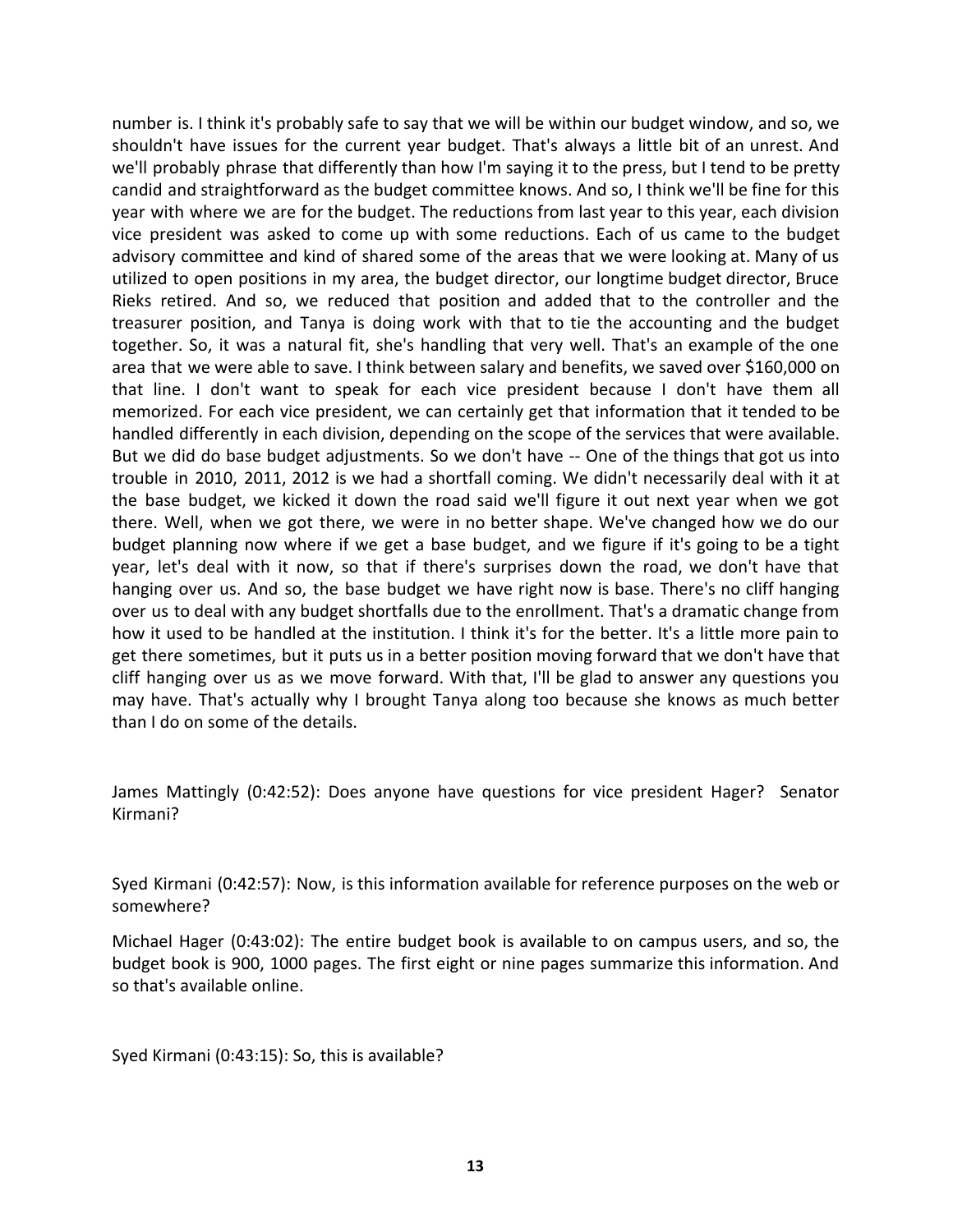Michael Hager (0:43:16): This particular, yes. This information is in there. It's broken down a little bit in greater detail than this as well, but that's online as well. The budget book. You cannot access it off campus, but on campus you can actually.

James Mattingly: Senator Gabriele.

Tony Gabriele (0:43:37): I just wonder if you could provide a little bit of context for some of the budget information provided. I think you mentioned 38% of the budget goes to instruction. Did I get that number correct? I was wondering if you could tell us historically how that number percentage may have fluctuated or perhaps how it compares to our peer institutions?

Michael Hager (0:44:03): I don't have that information off the top of my head. That particular slide, we don't normally look at our budget this way. I just put it in it because we do report it up to the federal government that way. Now, IPDS website-- If you just Google IPEDS, I-P-E-D-S. Their data center user comes up first in the Google search. You can look at a series of years for any college or university in the country and compare them that way. We don't normally track our expenses this way necessarily. It's kind of a one and done in terms of how we report them up to the federal government, we have found that we break them out differently based on what we've heard over the years from various department heads. And so, there is a monthly report that goes out to department heads. But that information is available, I just don't have it in front of me.

James Mattingly (0:44:50): Senator Stollenwerk here, you've got a question?

Andrew Stollenwerk (0:44:52): Yeah, so the Gen Ed fund is going down every year or not -- Not down, but relative to inflation, I think it was either flat or it went down every year. And you said something about how that's we're going to deal with that shortfall by not hiring people. And I think since the day I was hired, that's what I've heard year after year. At what point do you think we're headed for an implosion?

Michael Hager: (0:45:29) Well, I think there's- and I if I misspoke, I apologize, that's one method that we've used is not hiring people it's an easy one to grab. There're been some other efficiencies that we found in the budget. And so, if we have that light- this is where maybe if we can move backwards keep going, please- yeah, let's pause here, maybe. So, that 23% the non-personnel, we have found a number of savings in our utility area, for example. Our inflation increased this year for utilities was 1.75, which is below where inflation is really tracking, we're actually projecting for next year that we're going to be there again, and inflation is tracking higher than that. So, there's some other efficiencies within the budget that we found. Areas when we have lower enrollment, we don't need as much financial aid, which is not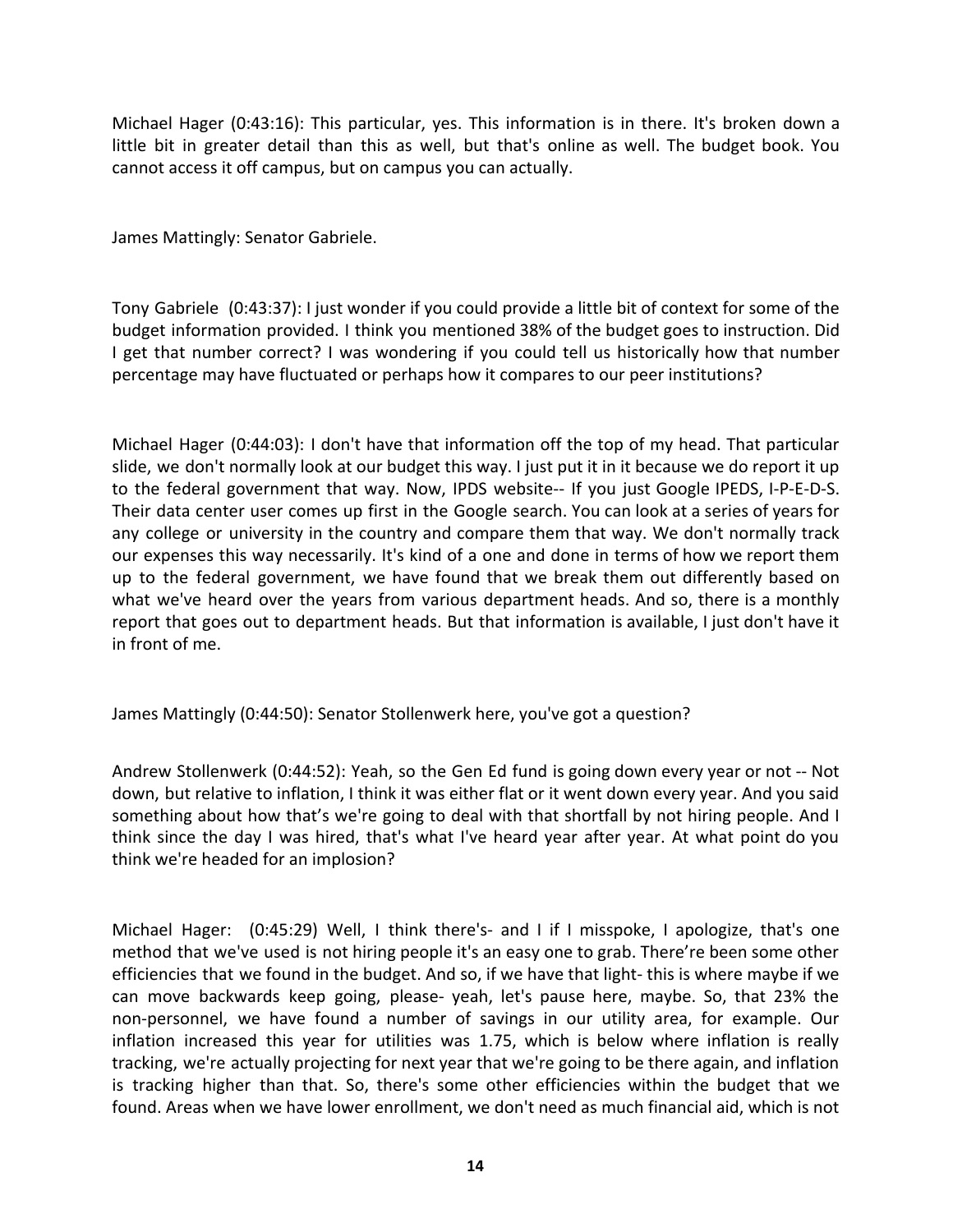saying we're cutting financial aid on individual student basis but if we have fewer students, we don't need financial aid for those students. So, there's other areas within the budget, just because personnel such a large portion, that's an easy one to give an example of but there's all kinds of efficiencies that happen throughout the budget process to find that. I think we're a long ways and I want to address this straight on, I think we're a long way from imploding. I'm not even sure that's in the realm of possibility right now. When I see what other schools are doing, Becky's mentioned it on transparency, I see it on the financial side, we meet with Standard and Poor's and Moody's, our bond rating agencies, they are seeing us different than other comprehensive universities because we are dealing with these issues as they come along, we're not kicking it under the rug, we're not kicking it down the road, we're making tough decisions as we move along. So, I think we're in a far better position than a lot of schools are. That being said comprehensives are at a challenging point right now because of the economy in the country, as well as with general college enrollment. So, we have some challenges like any other school, but we're also far better than many of the schools are in terms of positioning and dealing with these issues.

James Mattingly: (0:47:34) Are there other questions?

Amy Petersen: (0:47:37) I just have a comment.

James Mattingly: (0:47:38) Senator Petersen?

Amy Petersen: (0:47:39) Thank you. These slides are on the Senate website. If Senator Kirmani, I don't know if you knew that or not, but they're available on our Senate website.

James Mattingly: (0:47:52) Thank you. Other questions? Senator Koch?

William Koch: (0:47:59) Well, it's just the budget shortfalls is more due to tuition lack of incoming tuition rather than state appropriations, is that part of the issue because of the number of students fewer students this semester?

Michael Hager: (0:48:17) Correct.

William Koch: (0:48:17) That was anticipated in terms of that?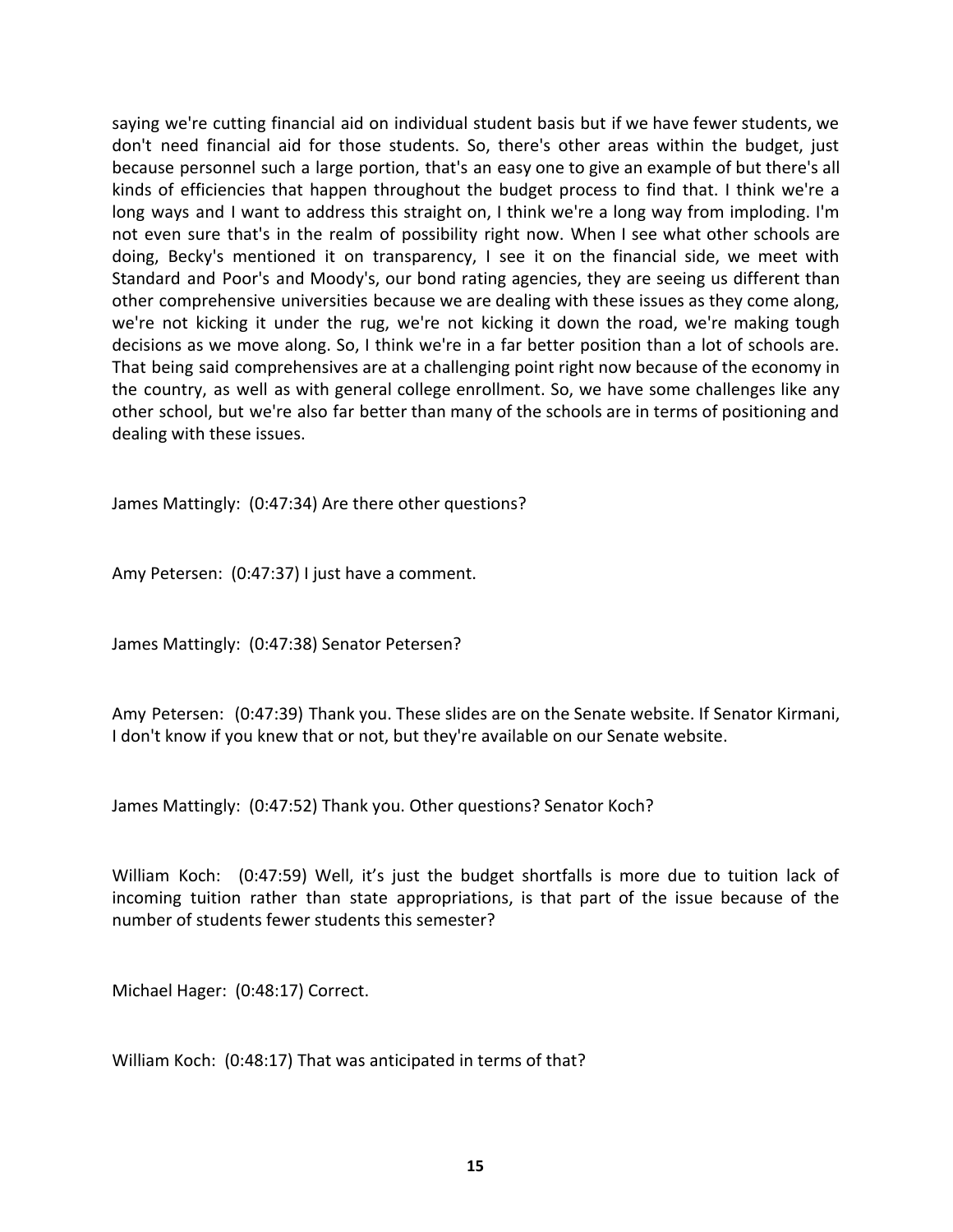Michael Hager: (0:48:19) Yep. There was actually two components that probably contributed to that. We did see an increase of \$4 million in appropriations for this year. And so, what we had on the other side of the equation was lower tuition because of lower student enrollment, and then there's some natural inflationary increases, salaries and benefits went up this year. So, between the increases in inflationary costs associated with the expenses, and fewer students, that offset more than offset the \$4 million increase in state appropriations.

James Mattingly: (0:48:47) Senator Degnin?

Francis Degnin: (0:48:49) Just to clarify that \$4 million is not to our base, it was a one timer to our base.

Michael Hager: (0:48:54) It was to our base.

Francis Degnin: (0:48:55) Oh, excellent. Okay.

Michael Hager: (0:48:56) Yep.

Francis Degnin: (0:48:56) That's great, that helps.

James Mattingly: (0:49:02) Other questions? Going once, going twice. Okay.

Michael Hager: (0:49:12) Thank you for the invitation.

James Mattingly: (0:49:13) One last question. Senator Kirmani?

Syed Kirmani: (0:49:15) No, I just wanted to- because you said that the comprehensive universities are suffering because of a decline in enrollment due to general economy but the research universities are not. So, you can't say it's just because of declining enrollment because of economy, research universities are doing very well. The comprehensive industries are losing. And I think I have a reason for that. I think the comprehensive industries are failing to meet the needs of the students, they are not preparing the students as sufficient numbers for various professions. And the research schools are more nimble. So, you cannot say that it is just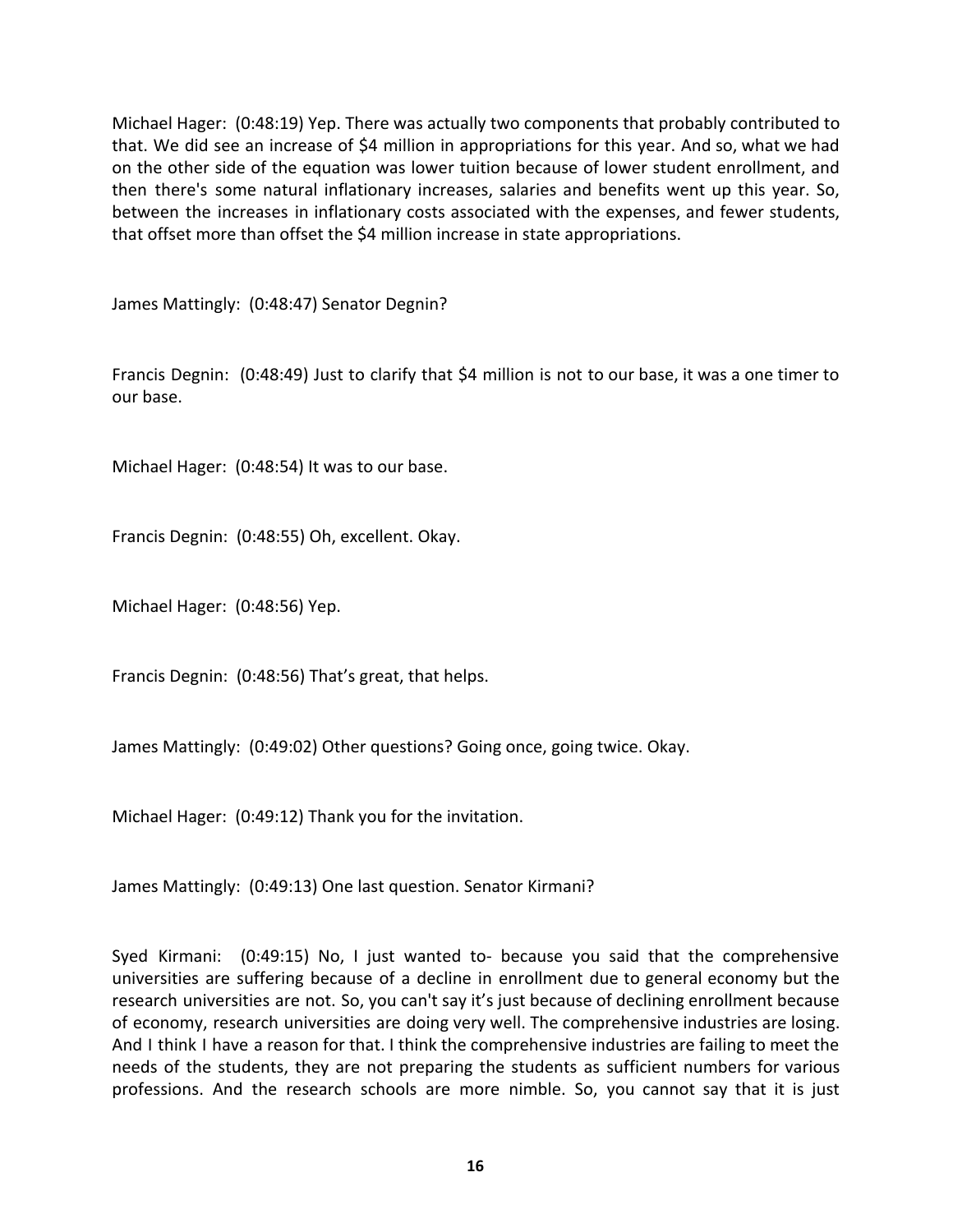because of economy, that the comprehensive universities are losing students, because if it was because of that, research universities would also lose.

James Mattingly: (0:50:12) This is President Nook.

Mark Nook: (0:50:13) It's not necessarily true and the research has been done is where I'm going on this. There is a difference in the population of students headed to research institutions and those that head to comprehensives. And there's a broad band of who the students are that go to research institutions and a broad band of differences in the students that go to comprehensive, so you kind of have to look at this in pieces. But in general, the percentage of students heading to research institutions and elite privates, there's a larger percentage of them that are profession driven. They know what they are going to do. They've known from a very early age, they were going to college. And they're going for a particular reason, they know the degree they are after. When you look at comprehensives by comparison to the research institutions and the elite public's, there's a larger portion of students, the comprehensives that are going because they've been told they need an education, they need a degree, but they haven't figured out exactly what they want out of that degree or why. In other words, there's a commitment difference in terms of the students going to each of those institutions. When the economy gets hot and entry level wages start to go up, the individuals most likely to take those when they're 18 and 19 years old, are those students who are not committed to a professional future. They think they want to get a degree, they don't necessarily know why or what it is. And so, they turn and say, "\$12 an hour, that's great. I'm going to take it." And so, there is a very big difference between the impact due the economy on research institutions and on comprehensives and on community colleges. Community colleges are being impacted in a big way. And nobody's more nimble than community colleges.

And the small privates are also being impacted. It's the elite privates, and it's the big major universities that aren't seeing it. Now is some of this nimbleness? It sure could be. But all the research is showing that this is there and that is the economy. What you see over a history of time is that the, especially the public comprehensives, and the small privates, when the unemployment rate goes below about 3, 3 and a half %, their enrollments decline. When the unemployment rate goes above about 4 and a half 5%, their enrollments skyrocket, right? So, they're insensitive to unemployment, in a very narrow band, about 3, 3 and a half % up to about 4 and a half 5%. Outside of that they start to follow the unemployment rate, right. And there's a pretty good history of that. We've also got this leveling off and the number of students coming out high schools, and it's actually starting to decline. And so, there's real pressure on who's going to get those students. And there, I mean, it's a marketing war going on right now, which might be a good transition.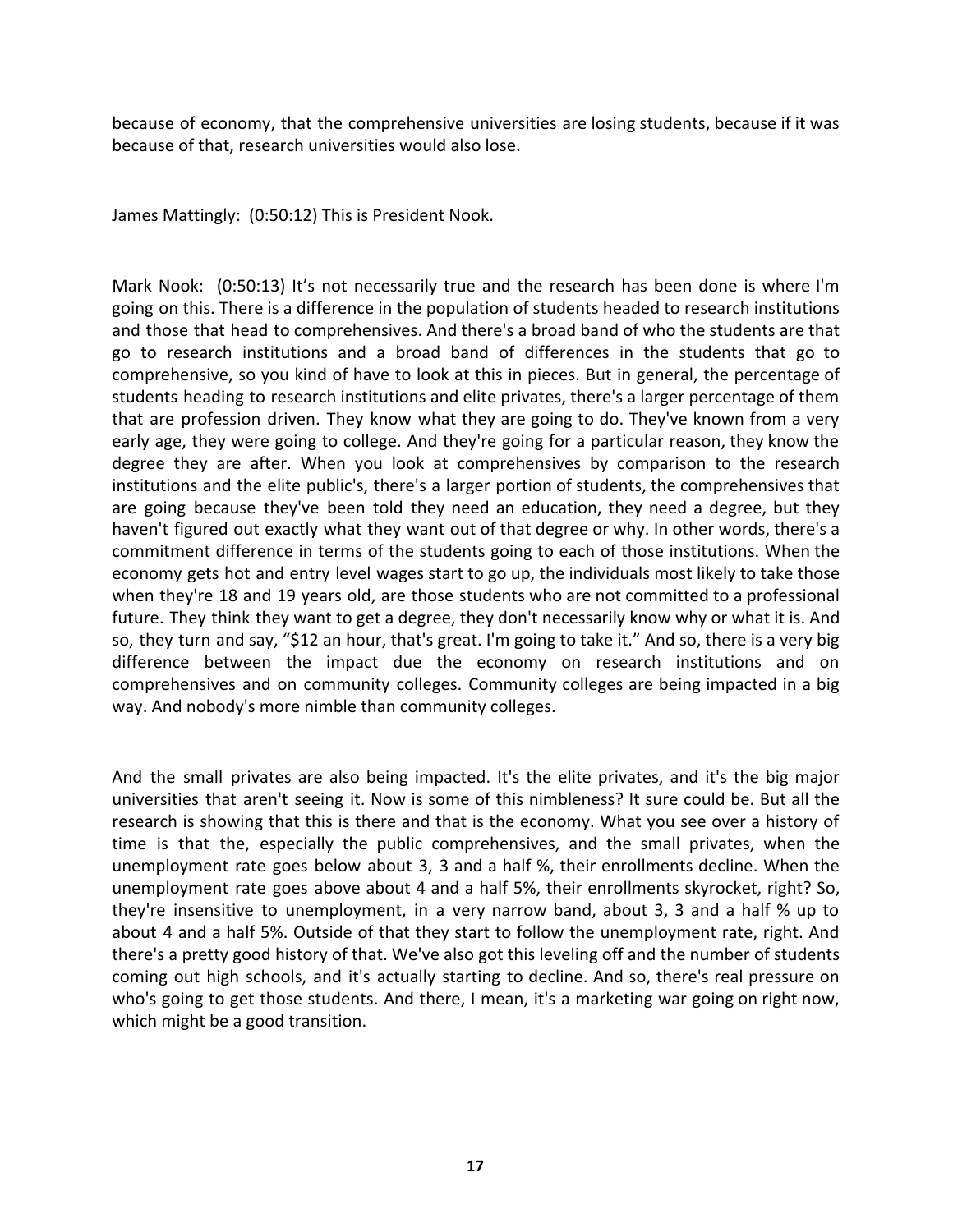James Mattingly: (0:53:14) It might very well. Thank you very much. And that's exactly why we invited director Mathes to visit with us today. If you come up to the seat here, then the mic would hear you.

Cassie Mathes: (0:53:30) Do you mind if I use my own slides, is that okay? I have several, so I'm going to try to move very quickly.

James Mattingly: (0:53:37) Do we have a way to do that?

Cassie Mathes: (0:53:38) Well, just a clicker.

James Mattingly: (0:53:40) I think we just use the key word yeah?

Michael Hager: (0:53:42) But it's Bluetooth.

James Mattingly: (0:53:45) Thank you John. Be sure to speak up.

Cassie Mathes: (0:53:48) Okay. And how do I know if it's ready?

James Mattingly: (0:53:53) It's because you maybe have the most important piece. Just scroll down, scrolling down, just [inaudible] [0:54:05].

Cassie Mathes: (0:54:08) Thank you. Thank you. Good afternoon, I'd like to echo Michael's thanks for having me here today. Let me just start by saying that I really believe that if marketing and communication is doing its job appropriately, then enrollment is not anything that you should have to worry about. I know we're all a little anxious right now about the enrollment outlook or our current outlook and the way we've been downward trending over the past couple of years. And there is certainly an extremely important role for faculty to play to make sure that students do want to come here and that they do want to stay here. But in terms of how we sell the university, how we recruit students out on the road, I want to take today to assure you that the work is going on, that the right work is going on. We are making a lot of changes and doing a lot of things in University Relations, as well as admissions to try to turn this around knowing that we really do have a goal of having a more full campus closer to 13,000, 13,500. And it'll take us a couple of years to turn this around. But the work is underway. I borrowed a couple of interest slides from university council this morning and modified them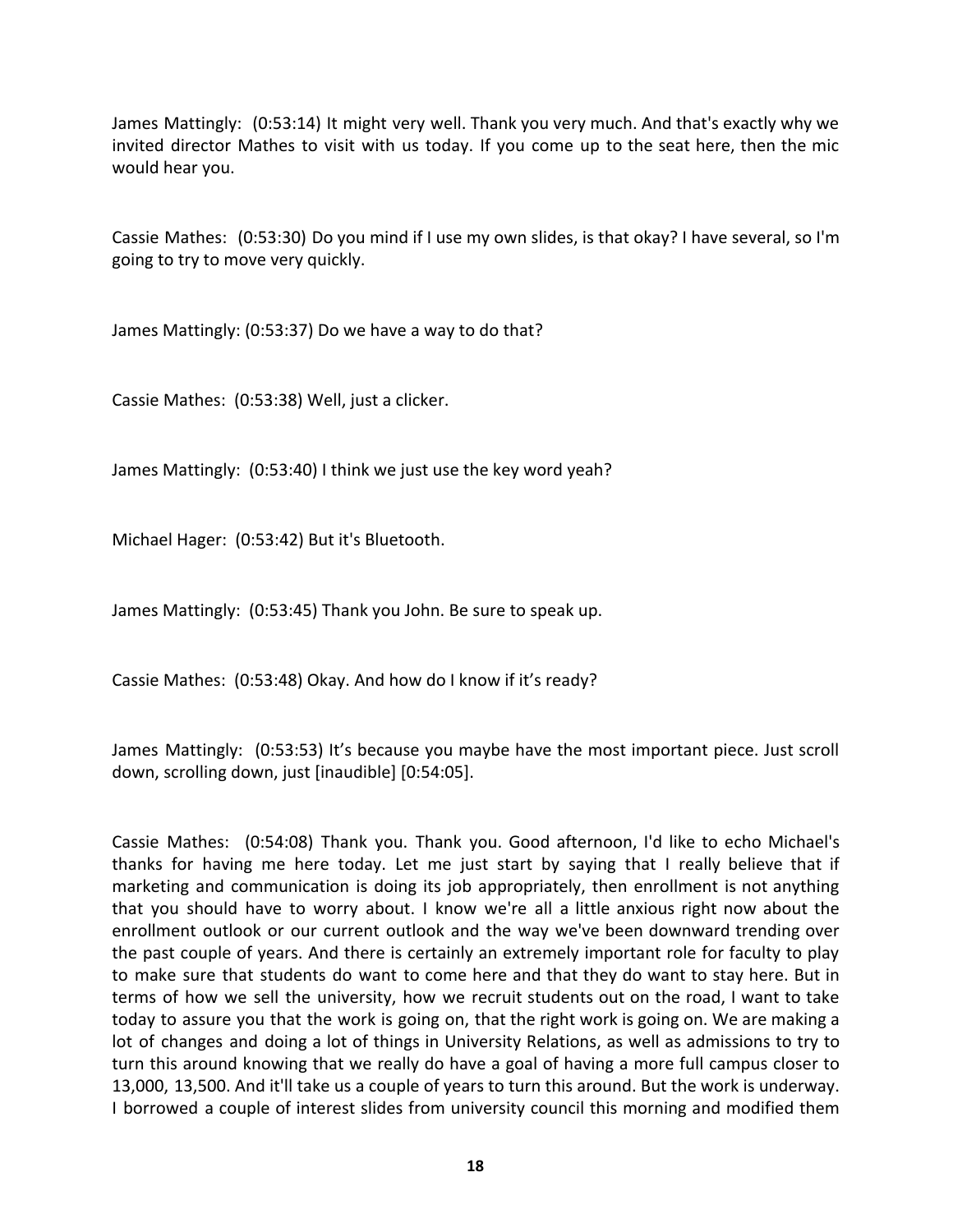just a little bit because I gave a very similar presentation to university counsel earlier today. But I'm going to move through it much quicker because we're trying to stay on 15 minutes.

James Mattingly: (0:55:48) Or so.

Cassie Mathes: (0:55:49) Or so. Whenever I was emailing with Dr. Mattingly, he asked for both a branding update as well as just a glimpse of what we are doing with marketing right now so we're going to cover both things starting with branding. As you probably know, last summer strategic marketing services on campus was asked to perform some really intensive brand research about UNI and so in the end, they spoke to multiple constituencies and interviewed more than 3,400 people I should say, spoke with or engaged with more than 3,400 people some of this was surveying. But they spoke with all of these various groups to try to get a read on how UNI is perceived. Just a few common themes that they came back with things that are top of mind, whenever people think of UNI they think of education or they think of business and accounting, right sized, mid-sized, accessible, safe Iowa focus. And then other positives over here on the spinal graph, friendly, welcoming, affordable, dependable all things I think we sort of know that we are known for. Negative perceptions, some of the feedback they received, that we lack diversity, that we're two small, small can be positive or negative, depending on how you're using that statement, limited majors, were known as a suitcase college. Some of the things that we really need to work on is our reputation for being innovative and visionary that was not something that we ranked very, very high for in the minds of constituencies.

Syed Kirmani: (0:57:42) I'm not surprised.

Cassie Mathes: (0:57:53) Not surprised. That we are too humble and modest. And that we have the biggest gaps in where we currently are and where we aspire to be, are in the area of diversity, stem leadership and again, this idea of being innovative. I just used a few slides from strategic marketing services presentation, if you'd like the full presentation, they can make that available to you. They have given this presentation to a few groups on campus, but I'm not sure if they've given it to faculty Senate yet. So, they obviously can go much deeper into this than I can today. But it's wonderful research, it's very helpful to know where we're headed. Undergrads and alumni tend to be very positive about us. And they spoke about high school counselors across the state, many of whom are UNI alums, speaking very positively about us during this process. What I wanted to and I underlined this line here over the weekend going through this because I really wanted this to stand out to you. The issue that I think they found is they were doing a lot of this research is that you hit a certain point where people are just not familiar with UNI they don't know who we are, they don't have an opinion about us because they don't know us. And that's a marketing issue. So, that to me stood out. And then a few more comments about diversity needing to be something that we continue to work on. They wrap up their presentation by sharing with us opportunities for the future, increasing diversity,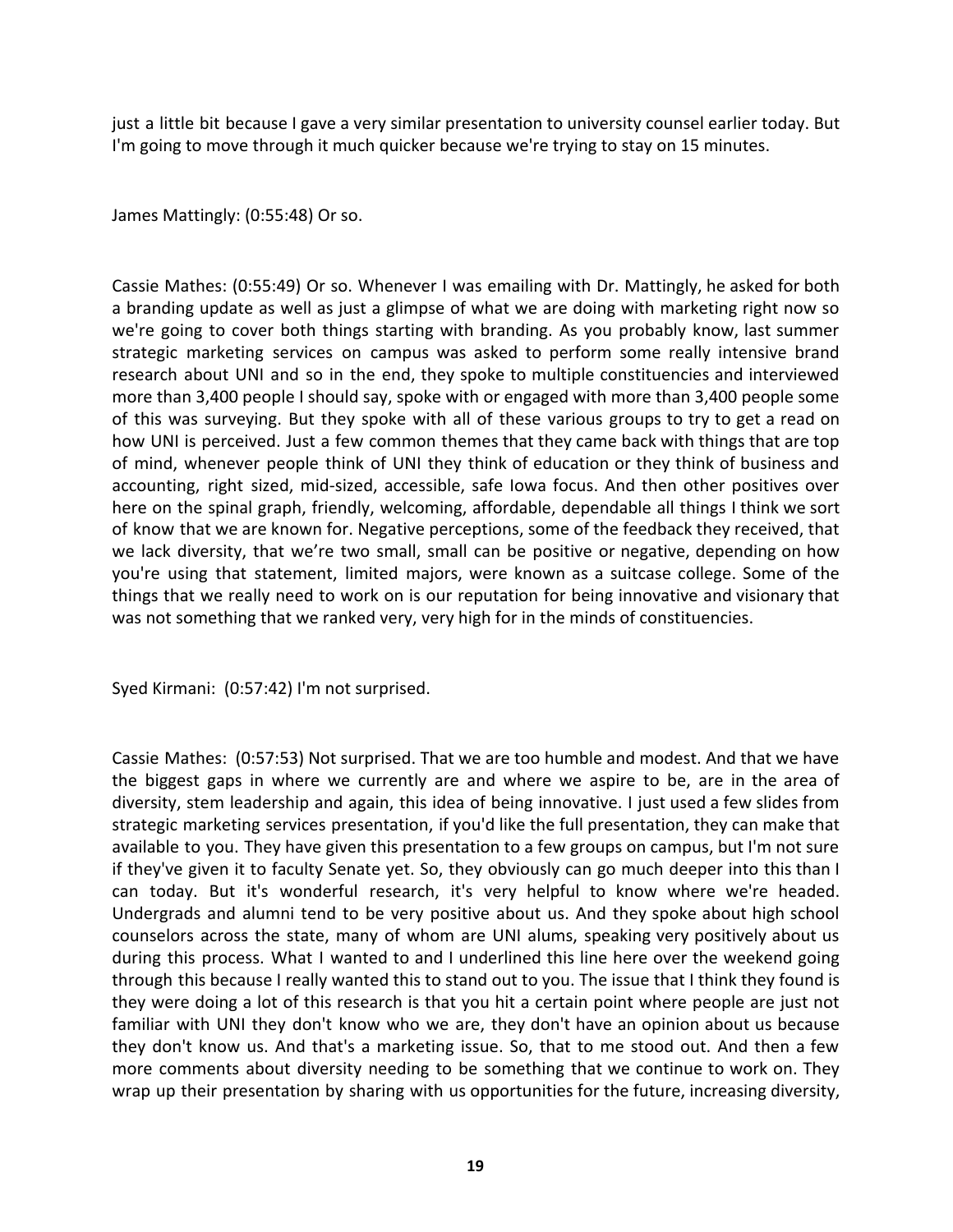emphasizing inclusion, understanding that that term small can be positive or negative, depending on how you use it, increasing the knowledge of the institution to external constituencies again, that's marketing and communications right there, addressing that suitcase college perception and identifying areas of UNI that could be perceived as more innovative. And that's kind of a storytelling issue, which folds right into University Relations as well. Anything I can answer in that very, very brief look, at their research. Do you have any questions that I could pass along to them? Or Dr. Mattingly, is that something that you would prefer to reach out to Mary and Christy for?

James Mattingly: (1:00:18) I think that's fine. Senator Zeitz.

Leigh Zeitz: (1:00:21) I was wondering what type of financial support do you have for divisions and departments who go out to conferences to put up a booth and to advertise their program. We do that for our ed-tech and design program, we've been doing it for over 20 years. And now we're at a point where they want me to pay my own way to go down there and do that. And it seems to me that something like that, I mean, I'm assuming that you have a rather well financed program that something like that should be part of a marketing plan, don't you think?

Cassie Mathes: (1:00:52) I think that's a great question. Our budget in University Relations is largely used for advertising or marketing. But I can see where that is clearly a marketing opportunity for you. It's my understanding that the way we're structured at UNI that funding would come through the Dean's office or through your college and be awarded to departments for those sorts of purposes. Am I on track with that?

Leigh Zeitz: (1:01:18) Are there funds that are specific because I have funding, are there funds that are specifically earmarked to be used for marketing but are going to the Dean? Or are there just funds there, and they're saying, "Please Dean, finance the marketing." So, what I'm saying is that when you talk about specific money that's marketing money and I think that's a really important thing so it'll let it flow into the proper places. Because like I said, I mean, I go down to the conference i-tech and in Des Moines and we put up a booth and get great responses and then we get a lot of feedback on that. And I spent half my time down there manning the booth. But I'm expected to pay my whole way down there, and maybe they'll pay for the booth. But I just think that a bling and things like that things that we use to do that, I mean, the kind of stuff that you're planning to do, we're offering to do that. I'm just hoping that there's some sort of financial support there that doesn't get lost in the stream.

Cassie Mathes: (1:02:21) I don't know if dedicated support or centralized support for those kinds of efforts. But I do think it would be a great conversation to have with Deans Council, how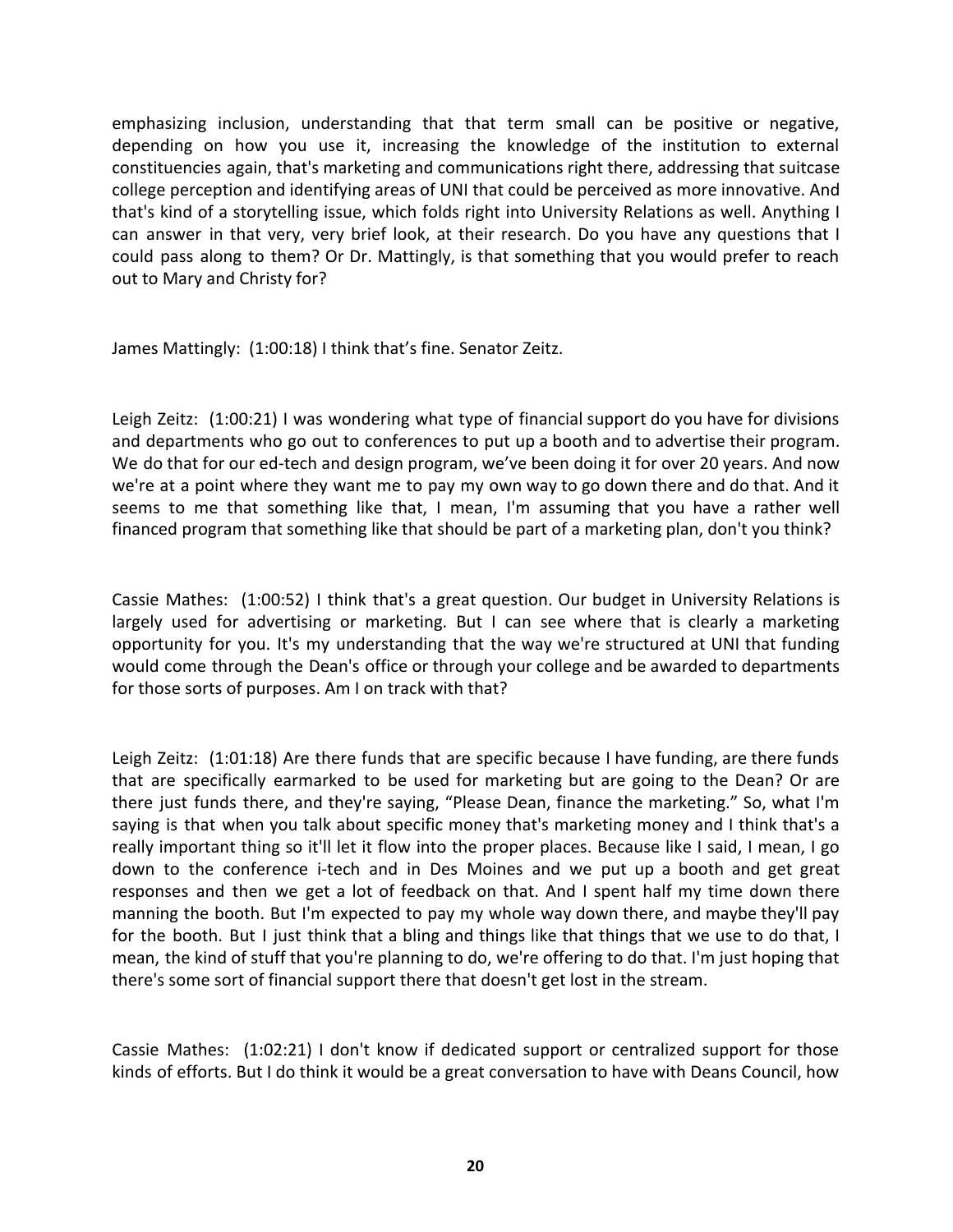are these sorts of things being funded? I'm not sure if you're working with your college marketing manager on those sorts of events?

Leigh Zeitz: (1:02:37) We've been talking about that.

Cassie Mathes: (1:02:38) Yeah, or if they have some thoughts on how to-

Leigh Zeitz: (1:02:41) I think they just say it's up to the department head. But they're cutting that too, I mean, this is the lowest S&S that we've ever had. So, I'm just bringing up that as something you might consider.

James Mattingly: (1:02:52) Well, at the very least now you've planted a seed.

Leigh Zeitz: (1:02:55) I'm sorry, what?

James Mattingly: (1:02:55) Now you've planted a seed.

Leigh Zeitz: (1:02:57) I hope so because I'm going down there next Monday.

James Mattingly: (1:03:01) I think next was Senator Degnin, I believe.

Francis Degnin: (1:03:04) Yeah. And this is what other people know and something's glaringly missing in my mind. And that is, part of the very nature of a comprehensive university, and UNI in particular, is that it's a broad based education, we're not just the business school, not just the teaching college. And if we're going to play to what really makes us different, then the broad based liberal arts education, and we don't just use the word liberal, because some people get upset by that but basically, broad based education really does prepare them for life and for careers, so much more than just a narrow thing. And to give you an example, you'll find this number of years ago, had an article that said, "Interesting enough, that if you're just an accounting major or just a philosophy major, the accounting major will get a job out of college faster than the philosophy major. By mid-career, the philosophy major, it's actually making more money on average than the average accounting major." So, I think in other words, I think that's one of our strengths that just is not being communicated out there. And I just wanted to kind of at least put it out on the table so.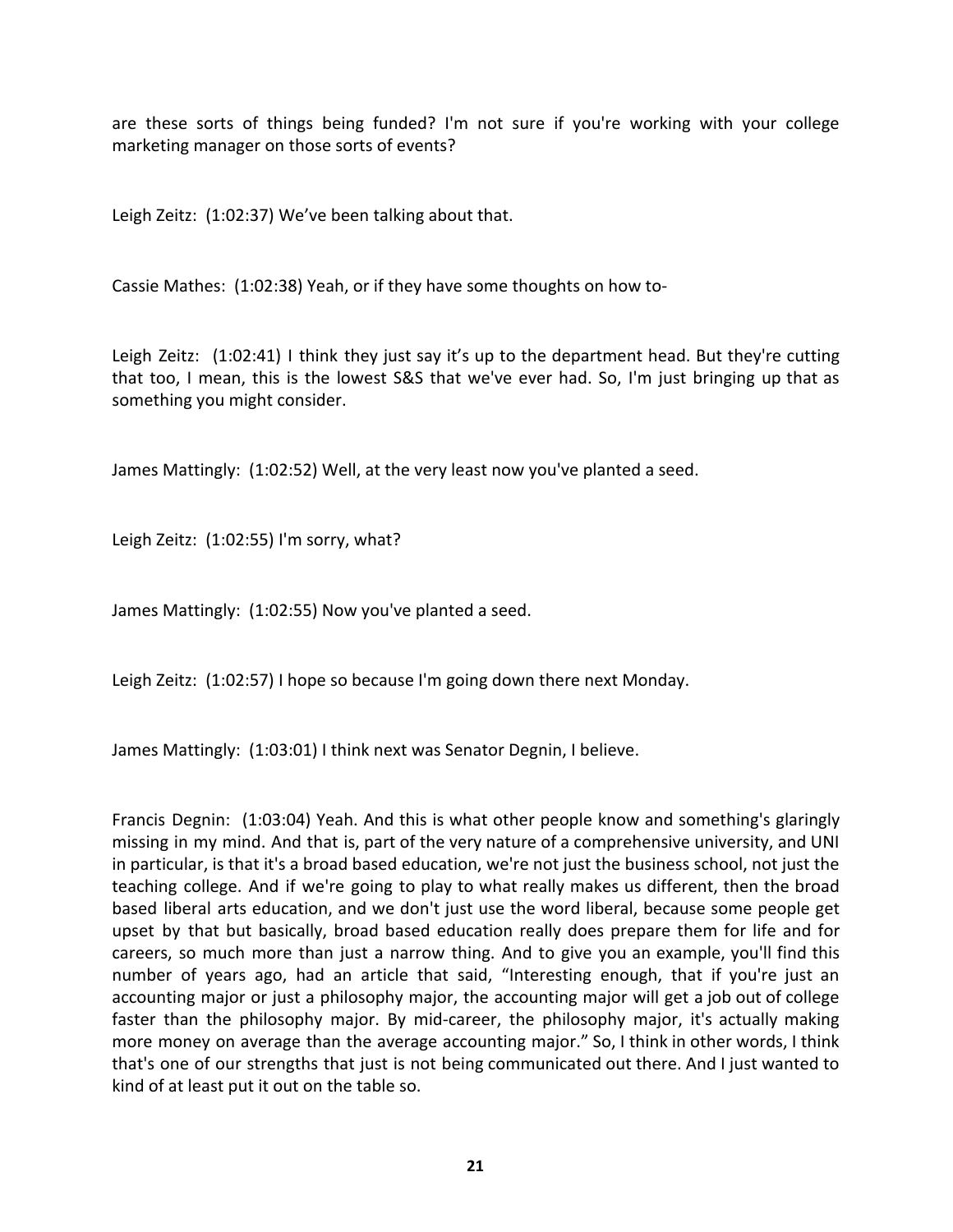Cassie Mathes: (1:04:08) Thank you.

James Mattingly: (1:04:10) Senator Meng.

Qingli Meng: (1:04:11) Yeah. I just want to reinforce what these Senators have just said. I just have this situation, next week, I was invited to a conference, its regional, it is called the multi-state. So, the organizers, they are all for example, Black Hawk County's Attorney's office, I had thought this would be a good opportunity to advertise. I'm a criminologist. I come from the Department of sociology, anthropology and criminology. So, I was just thinking this morning, "What should I bring to that occasion, that conference?" It was a three day conference in Dubuque. I was invited by the Dubuque's County Attorney's Office. There, I think, besides my research of things, it maybe a good opportunity to bring our materials, something I was just thinking, so thank you for bringing that it's just I think it's a good topic to explore.

James Mattingly: (1:05:21) Thank you, Senator Meng. Anyone else have a question? Senator Kirmani?

Syed Kirmani: (1:05:26) Yeah, I think that what you presented was very insightful. And I'm glad that the people who wrote the report did not mince words without being impolite. But don't interpret this as just a question of branding, that is not just a question of miscommunication, there is something which has to be improved, it's not just that you have everything and it is not being communicated so, don't take that defensive point of view. If a change is required, if an improvement is required, do it, not just for continuous improvement. And there's no harm in admitting, "Yeah, we have to improve in certain respects." So, don't think that everything is great. It is just miscommunication or incomplete communication, that that will defeat the purpose of this exercise. But otherwise, I think it was very insightful, very nice.

James Mattingly: (1:06:25) Thank you Senator. Provost Wohlpart?

Jim Wohlpart: (1:06:27) So, thank you for bringing this up I think two or three times Senator Kirmani, this is the purpose of academic positioning is for us to take a hard look at ourselves and figure out what it is we need to do to thrive into the future. It is absolutely true that Iowa and Iowa State are constantly turning through program changes. At every board of regents meeting, they're canceling a program, adding two or three programs, changing this program, doing that, we don't we don't do that here at UNI and we need to start doing that. So, it's absolutely true that it's not just storytelling, although we absolutely must tell a better story,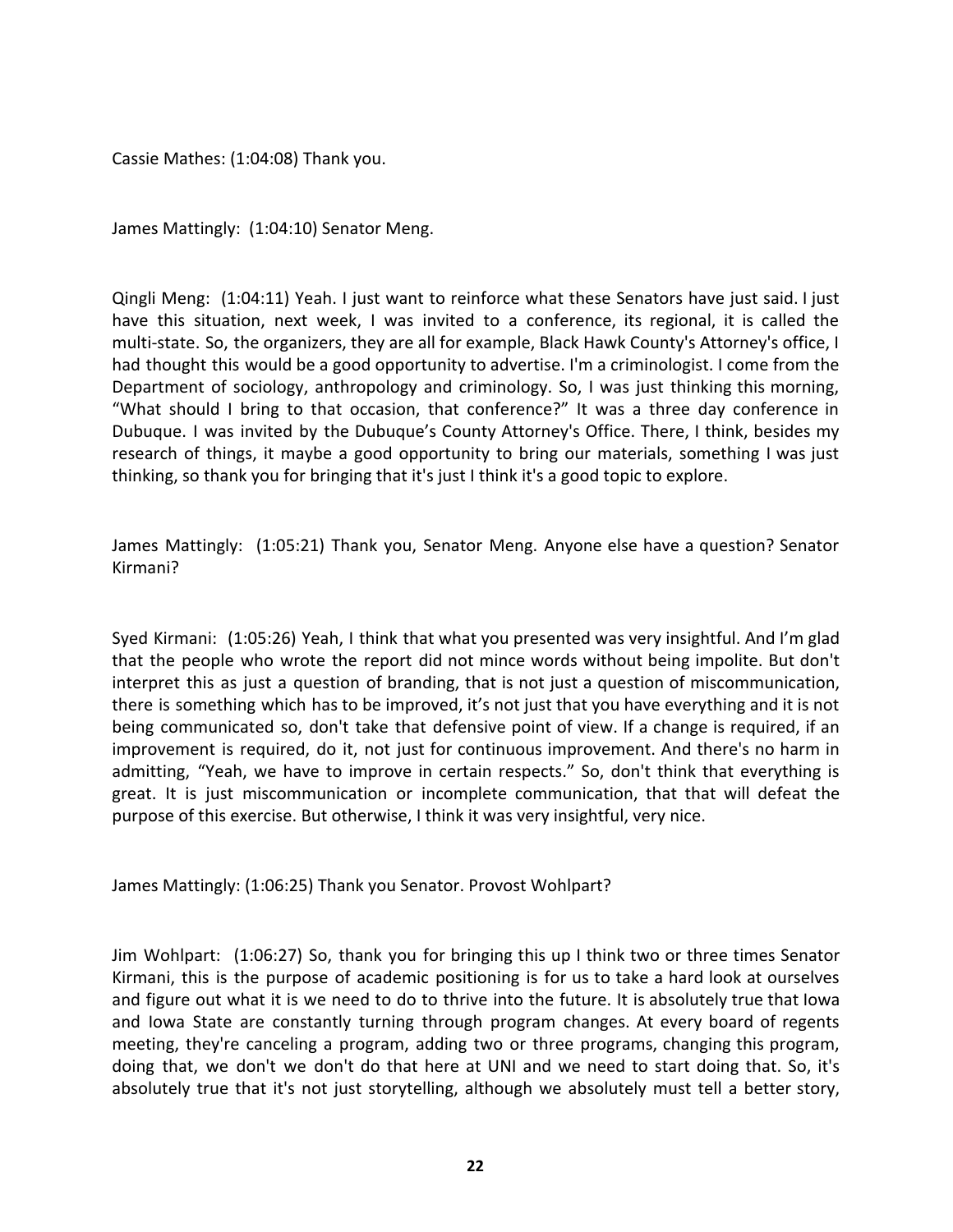because we have a story to tell, it's also that we need to take a hard look at where we're going. And we will be doing that.

James Mattingly: (1:07:04) Senator Koch?

William Koch: (1:07:06) It just occurred to me for those gaps that at UNI University as STEM leadership. And so, STEM I guess would be something Iowa and Iowa State are already are already privileging. So, that we shouldn't feel bad that maybe we don't have this STEM leadership, there's the other way that we could mark out something distinctive to UNI's education mission. Which is where the liberal arts core and the whole Gen Ed thing could become much more visionary because that was another term they put in there that we lack visionary or there's something lacking and visionary element here so I go with that.

James Mattingly: (1:07:54) Any another questions? Senator Zeitz?

Leigh Zeitz: (1:07:56) The other thing is that looking at that I didn't see anything that mentioned online learning and I'm wondering is that something you're also asking about or what are you finding out about that?

Cassie Mathes: (1:08:07) Their research at this moment is done, this research project is already wrapped up. But we should continue to ask questions about all sorts of things and online learning, where we going in the future with that, graduate college work, continuing education work, will all be part of what we look at in the coming year.

Leigh Zeitz: (1:08:25) Well, I happened to meet somebody on Friday afternoon, he was an avid alumni. He is a technology coordinator of the Spirit Lake. And obviously I say, "Well, do you have a master's in instructional technology?" And he said, "Well, I do." And I said, "Well, where did you get it?" He said, "Michigan." And I said, "Why did you do that?" "It was completely online?" And I said, "Well, what about UNI?" Because like I said, he really enjoyed UNI and he said, "Oh, you have an online program? And so, what we're saying is that that's the kind of thing that needs to be advertised. It should be something that's going to every single one of our alumni, especially the ones that have been out there for two years, because it turns out that those are the ones that are really the ones that come back. Also, we find that there's a lot of those that are technology coaches out there, there's another market that you want to make sure that they're all being educated about instructional technology. So, it's a matter of identifying those rifts.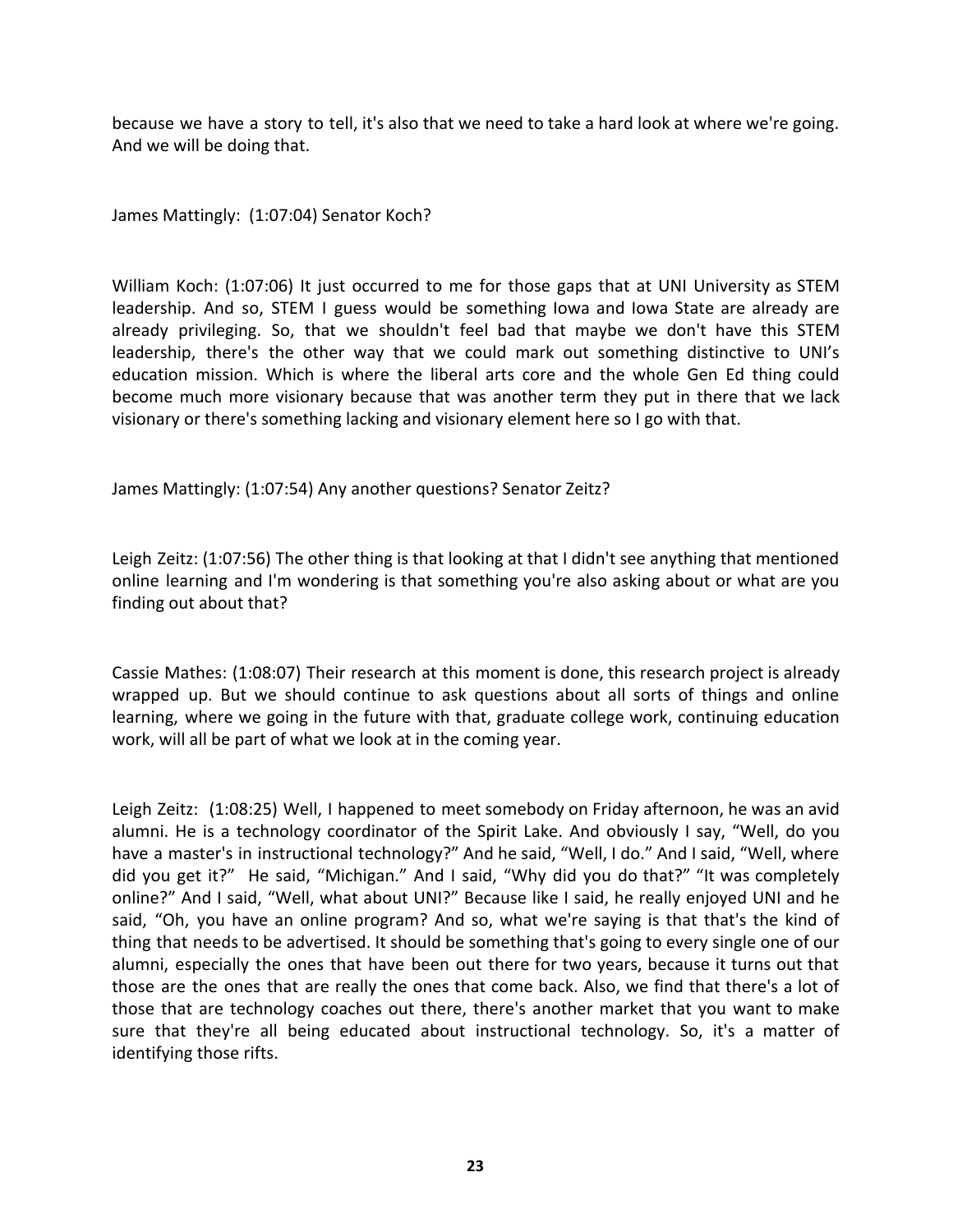Cassie Mathes: (1:09:21) Yeah, thank you.

James Mattingly: (1:09:22) I think Director Mathes has a little more to share with us, don't you?

Cassie: Mathes: (1:09:25) I do, have I have a lot more to share. No, no, this is the tip of the iceberg yeah. Last year before I arrived at UNI, the integrated marketing council, which consists of University Relations, the web team, as well as the college marketing managers and the unit marketers that work in various units across campus, they began meeting and determining that perhaps some of the issue, especially this issue of, do people know us or not? How far away from Cedar Falls are they aware of UNI? Might be kind of pointing back to some branding work we needed to do. We have a number of units on campus who have, I described it as tried to sort of fill in the gap of a parent brand, a parent brand or a master brand at UNI trying to kind of fill in the gap by creating brand identities for their own units on campus. And that process has left us with sort of a splintered identity across the state. And we're going to talk a little bit about that. Through this work of realizing that we had some brand one on one to do for UNI we were able to hire a branding partner. They are from San Francisco. The name is Michael Patrick Partners, we've been working with them for a few months now. They're responsible for things like the Etrade logo, Sonic the Hedgehog, the original, but they also work in the Higher Ed realm, the University of Portland, Santa Clara University, Stanford Alumni Association are just some of their clients. What they're providing to us is a review of the brand research so that research that Mary and Christy can come and give you the full presentation, they've reviewed that. They've performed a very thorough audit of our current marketing assets all across campus and the messaging we use to talk about ourselves. They perform their own stakeholder interviews as well, so dean and the foundation board president, some of our administration and a number of people were interviewed while they were here on campus in August. They've done a competitor brand audit. So, they looked at Iowa State University, they looked at the University of Iowa, Wartburg, the schools where students, if they apply to UNI or they indicate and interest in UNI and they end up going somewhere else, we most often lose them to those three competitors. So, that we did a brand audit for those schools as well. In the end, they are going to give us a brand architecture recommendation, which is very different than our current brand architecture, as well as a brand messaging system and that's the piece we're working on right now with them.

This is extremely thorough, I just want to underscore. I know that this university went through a rebrand about 10 years ago, and I've had questions brought to me like, "What's different this time?" And I wasn't here. But I can tell you Jess Betts in our office was I don't know if you know, Jess, but she was here back then and she remembers the history of what that process was like. And we talk often about the difference between what we did 10 years ago, and what we're doing now and it's just night and day. This is our current brand identity architecture, where you're talking about the visual identity of UNI and the logos we put out there for Iowa to see and how they associate us. As you can see, right now, we are trying to operate as a house of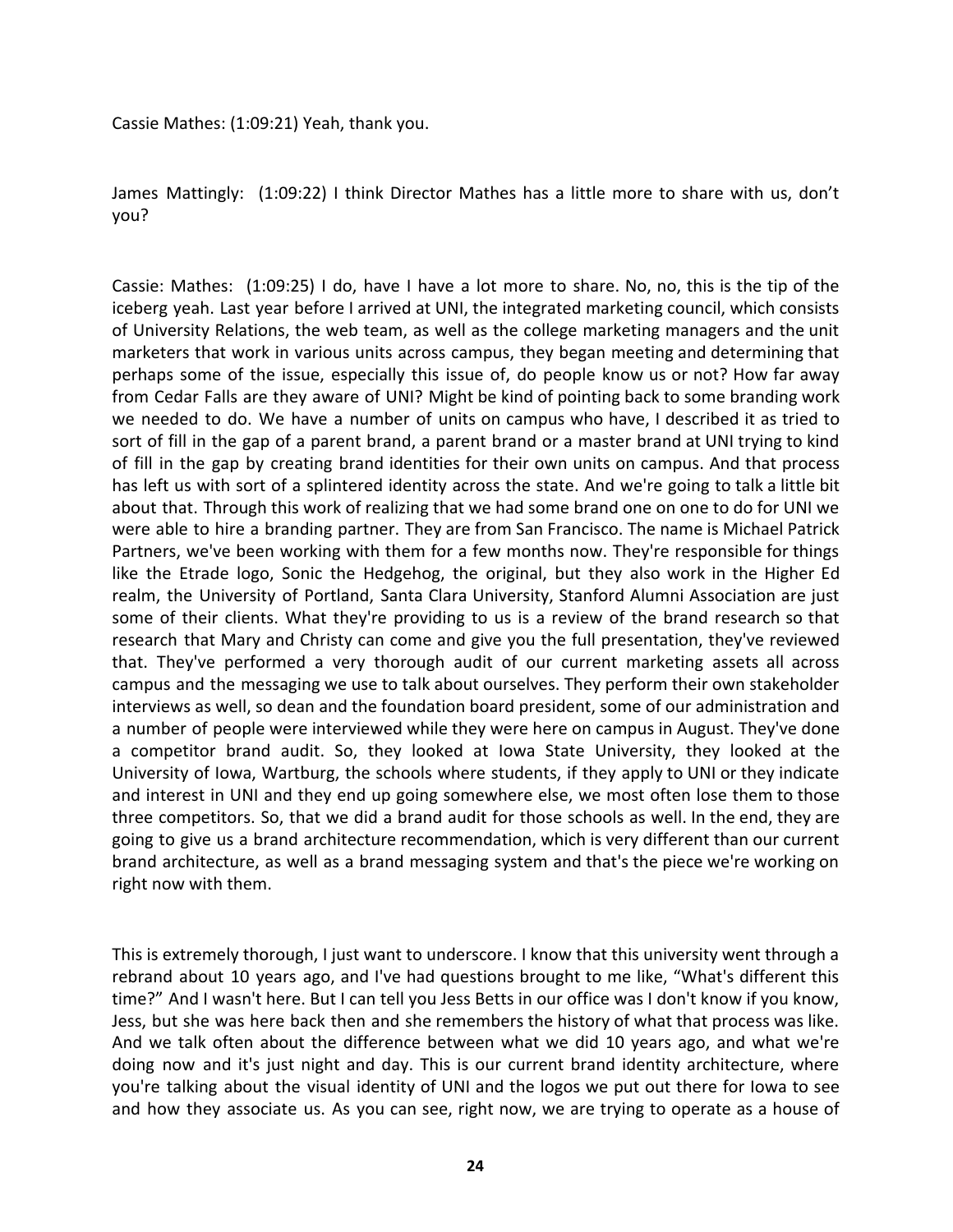brands. So, this is a system where everybody sort of has their own identity and they kind of say different things about themselves, they're trying to create their own messaging. It's not, in the opinion of the branding agency, it's not serving us as well as it might if we operated as a branded house. So, a strong master brand or parent brand, with clear sub-brands falling within that family that ladder up to the master brand. They took a look at our colors, they've done a very in depth review of all of these visual identity assets and they found equity in the colors purple and gold. So, I mean, everything was on the table, take a look at everything and tell us what's valuable and what's not? This is the existing master brand. They found equity in the name University of Northern Iowa. I've heard conversations of, "Well, should we change our name? How far Should we go with this?" They found equity in the name, but they did not find an equity in the word mark or the nameplate. They have looked thoroughly at these, they have looked through our archives to see what kind of history they could find on our colors or why does the clock on the Campanile say 8:35 is there's some significance to? They've just done a super thorough job looking at this. And what we found and what they found in their stakeholder interviews is that people felt either like they really dislike the word mark and the nameplate up to they just feel kind of ambivalent about it. Nobody was like, "You got to keep it. We love it." We did not get that feedback so.

Becky Hawbaker: (1:15:03) Cassie?

Cassie Mathes: (1:15:03) Yes.

Becky Hawbaker: (1:15:04) When you say equity what do you mean?

Cassie Mathes: (1:15:07] Value in it, like people speak fondly of it or it exists for a reason that's really important to the institution. Yeah, yes, absolutely. So, as you could see on the graph, a couple of slides ago, where we've got all of these logos going on, I had a former colleague affectionately refer to that as logo soup at a school we worked at prior to this, we had similar situation. What they are recommending, again, we will likely change the word mark and the nameplate this fall. But what we will move toward with administration's blessing and feedback from all over campus, which we're going to be sending out feedback forms, and we'll make sure to send it to this group as well, is something that will look sort of like this, where you've got the parent brand at the top as the primary identifier and then the sub-brand underneath this is a pretty common arrangement for units within a branded house. They took a look at the seal and found equity does exist in the seal design. They're considering using some elements from the seal in a new logo designed for UNI so that we can have some consistency. They also found equity in the athletics logo. And I look at this logo, and I don't see anything that is really different especially in a bad way. When you look at all universities and their athletics logo, they typically use an acronym, they've got some sort of an animal mascot so I can see where they wanted to leave this one alone, people really like the UNI panther. So, they helped us do sort of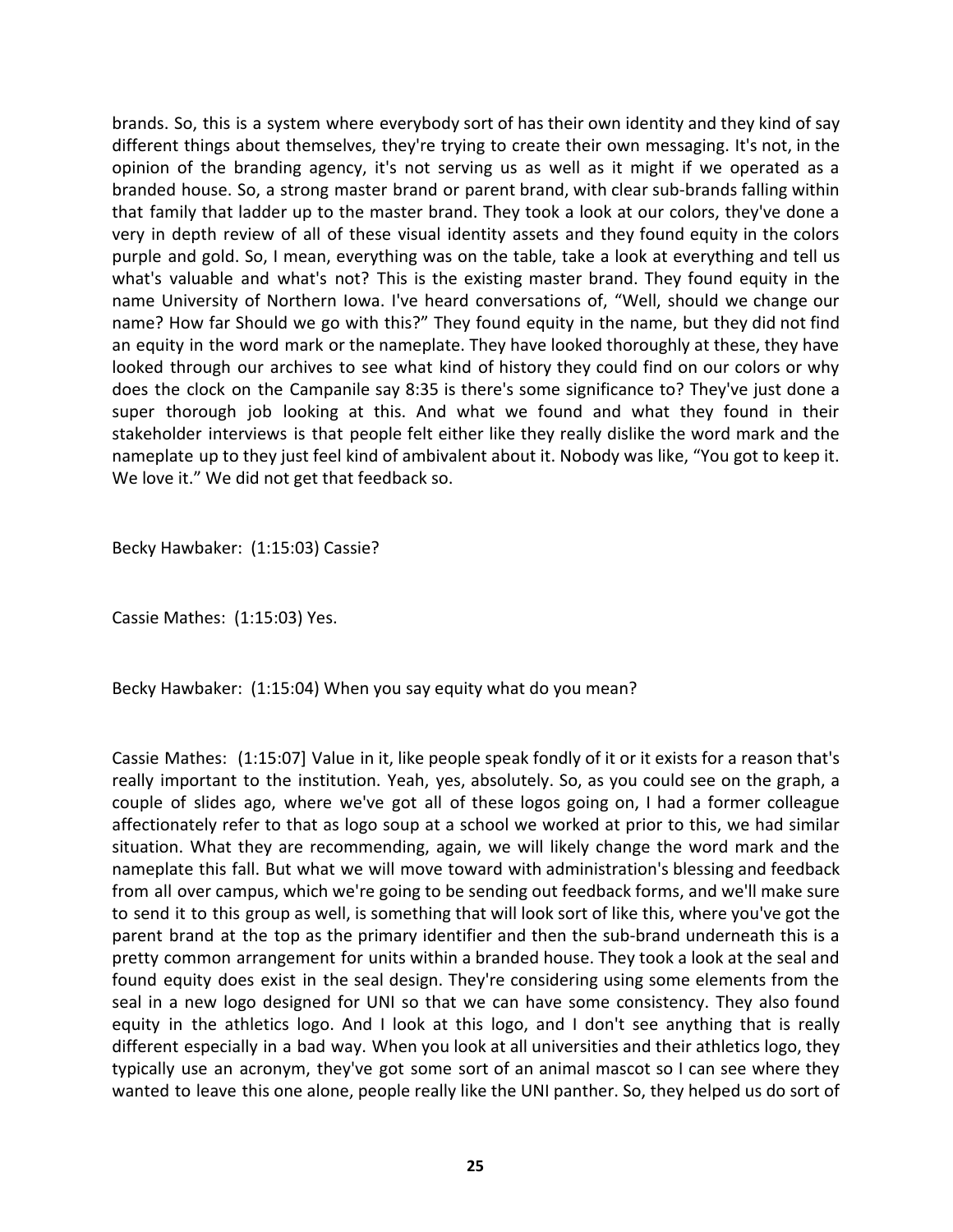a visual audit of various schools and how their logos look or how they are visually identified. And they categorize this for us, which is a very interesting process.

So, at first, the first look we took at were schools that use just a word mark, there's no graphic element to this other than just pretty much the name, they have a specialized font or a size. We also looked at schools that use a shield, shields are very common in higher education, especially the more Ivy League schools we looked at shields represent, history and legacy and honor. We also looked at universities that use an initial whenever I see this sort of thing, I think of like schools that have a powerhouse athletics presence, perhaps and they're trying to kind of keep that tie there. We looked at universities that use a logo, so a logo that it's not your letter, it's not a shield, that does not necessarily reflect any specific thing about your name. This is the group we are in right now we have what they would consider a logo. Their recommendation in the end is that UNI consider moving toward a shield. And right, whenever we heard this recently, we sat back and thought, "Hmm, we're taking it in. We're still taking it in." Thinking about whether this might be right or not for UNI and so this is why we really want to make sure that you have a chance to give feedback. And we're going to circulate that form so you can provide that. What are your thoughts?

James Mattingly: (1:18:48) Senator Koch?

William Koch: (1:18:48) Well, I'm just spitballing here but instead of NFL, put in UNI, just put a pen or some academic figures yeah, sure, a UPS, why not?

James Mattingly: (1:09:09) Senator Degnin.

Francis Degnin: (1:19:13) So, I guess have a question about the equity of the colors and just to check if you checked this, I could see a scenario where you have a bunch of people that really liked one color or really like the other, but also a percentage of them that hate the other color, they don't like. And so, I just wondered if you checked for that kind of thing because that would make things more difficult?

Cassie Mathes: (1:19:31) I don't know if they get that deep with their stakeholder interviews about hating one versus another. I mean, you always want to have a secondary color so...

Francis Degnin: (1:19:41) Oh, I know but you don't want to have a secondary color that half the people hates so yeah.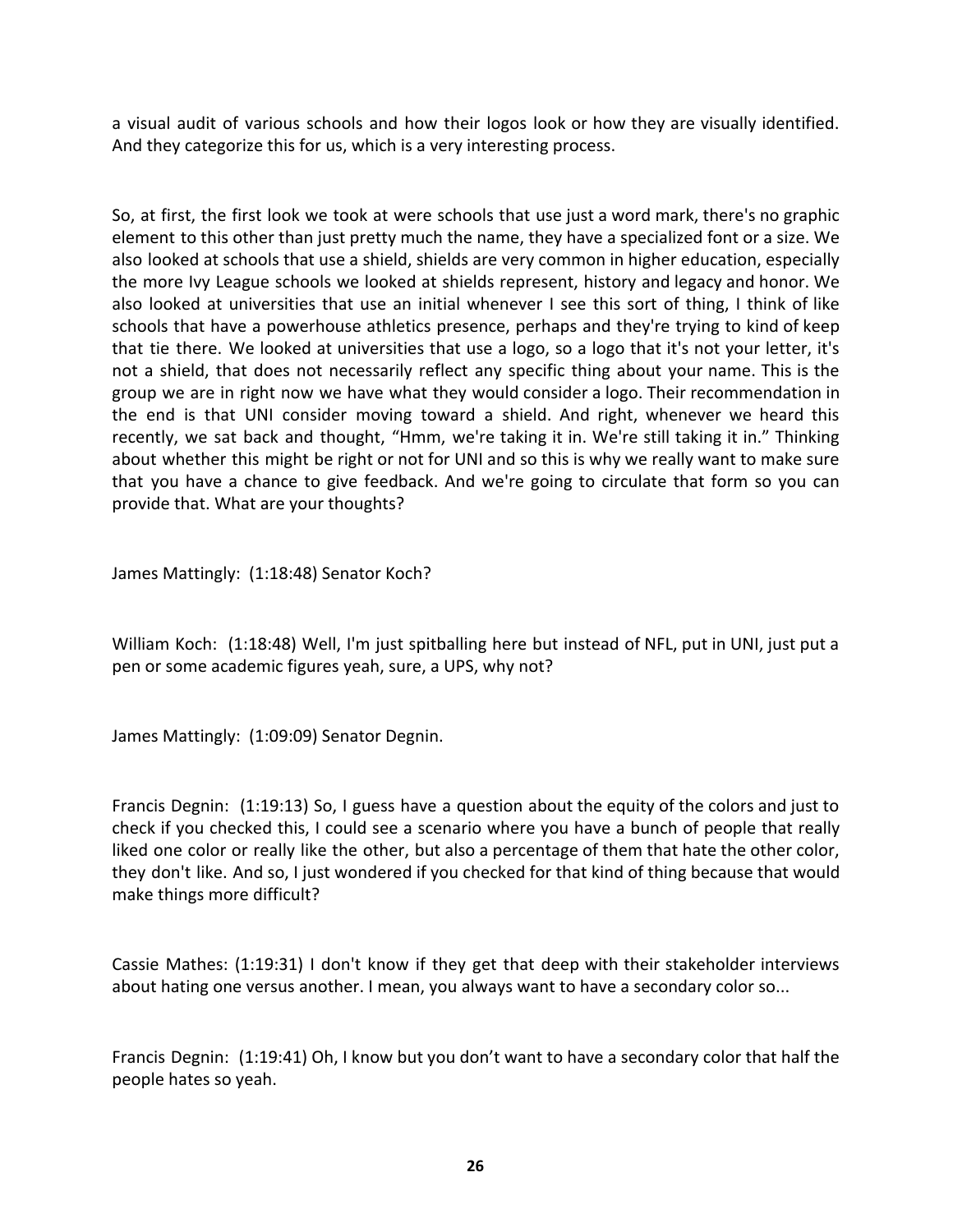Male Speaker 2: (1:19:45) Francis's comment is funny, but it's serious, too. I mean, I know students who say they don't like purple, so they're not coming to UNI. So, color does matter.

Cassie Mathes: (1:19:54) Yeah, it sure does. It's hard to have a competitor school with a vivid color like red, especially red is one of those colors, if you look back through marketing research, and you look at companies that use red and they use it for a reason. Any other thoughts about-?

James Mattingly: (1:20:15) Senator Degnin.

Francis Degnin: (1:20:15) And I'm not saying we get away from that entirely, but for example,

the different shades of purple, there's different shades of yellow too. And it might be that we might play with the shades a little bit depending upon if we did the research so.

Cassie Mathes: (1:20:33) We do that currently. That is a challenge in marketing that sometimes it's tough to have that perfect PMS color of purple on everything so, but it whenever you stray too far away from it, it can impact that immediate identity. So, that is certainly something I can pass along to NPP, ask them for a little more on that.

James Mattingly: (1:20:57) Senator Kirmani.

Syed Kirmani: (1:20:58) Yeah, I was thinking that writing UNI is not very impressive lot of people will just like Northern Iowa. I think that UNI is an abbreviation and a lot of people out of the state don't know that. But Northern Iowa will be a more forceful kind of thing. Out of this year, I like the Oregon State University kind thing or maybe the Berkeley College rather than the other four. But I have heard some students and also employers say that you emphasize the Northern Iowa aspect rather than the UNI aspect. Even the University of Iowa, they call themselves The University of Iowa rather than UI.

Cassie Mathes: (1:21:48) This is a detail that I've sort of held back on sharing because we're still talking about it. But they have recommended to us that we not use the acronym UNI beyond so many miles away, that people just don't know us well enough for us to feel like we own that. They're not sure that there aren't other universities that use that same acronym. But we realized that people especially in the Cedar Valley region that really know us, they love it. So,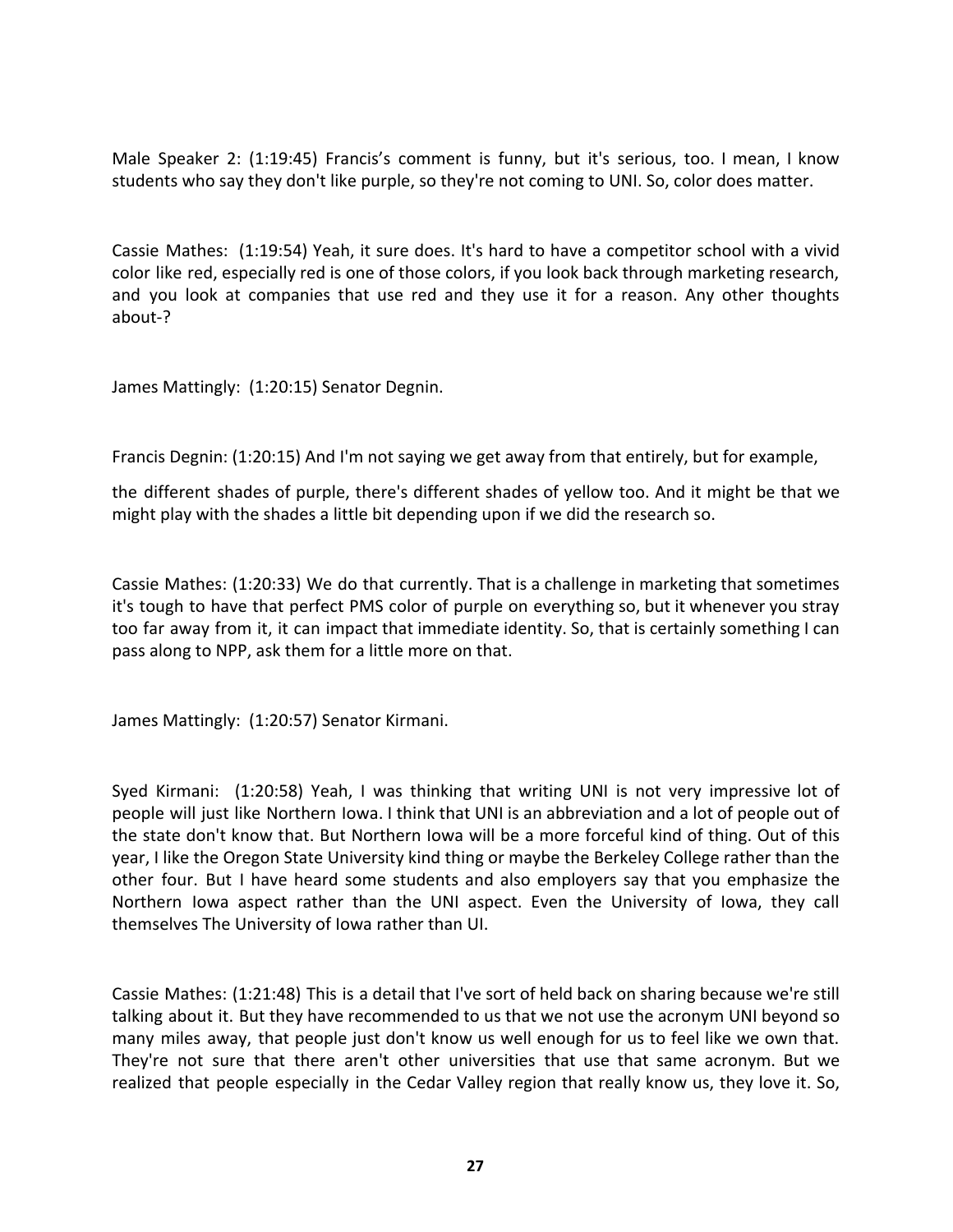it's tough. It may just come down to when we are marketing further away, we will probably refer to us by our full name just to avoid confusion.

James Mattingly: (1:22:33) President Hawbaker still have a question?

Becky Hawbaker: (1:22:36) So, when you're talking about the shield, are you talking about the Lux thing, a few slides back is that that's not what we're talking about?

Jim Wohlpart: (1:22:44) This is Provost Wohlpart, that is our presidential seal. That is not our everyday- so, they will design something new?

Cassie Mathes: (1:22:50) Yes. Yeah.

Jim Wohlpart: (1:22:51) Good question.

Mark Nook: (1:22:52) This is Mark, President Nook. What Cassie said is they are looking at elements that are in that, that they might use right? Is the lamp appropriate? Is the flame appropriate? The garland that's there, are there elements in it that would make a go into designing a decent shield right?

Cassie Mathes: (1:23:25) Okay. Yes?

James Mattingly: (1:23:28) Senator Zeitz?

Leigh Zeitz: (1:23:29) Just a quick question. And that is that I noticed that the most of those they're using Serif fonts. But when we take a look at things from a digital point of view, it's easier to read sans serif, when we're looking at. Take a look at the text on the right hand side and compare it to reading the first to college. And so I'm wondering are we doing any kind of discussion as to whether we're going to be using serif or sans serif?

Cassie Mathes: (1:23:52) Not yet, but I'm sure we will, because the font will most certainly change for the new word mark. Yeah, yeah.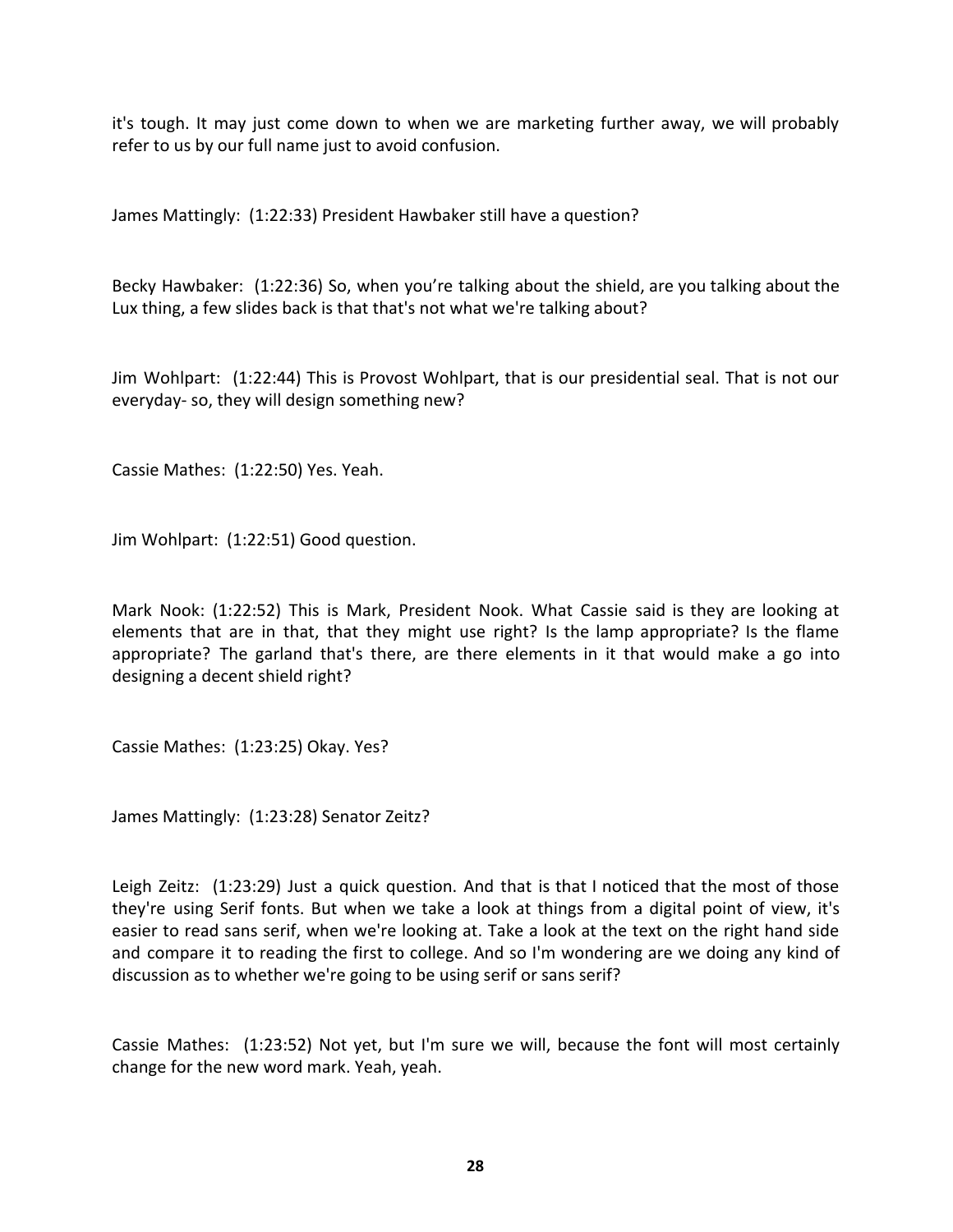James Mattingly: (1:24:01) Director Mathes, do you have any more slides?

Cassie Mathes: (1:24:03) I do. Do you have time for them?

James Mattingly: (1:24:06) Please, yes.

Cassie: Mathes: (1:24:06) Okay. So, we will circulate this feedback form and give you an opportunity and please share it with anybody else who might like to give feedback. This presentation would be shareable as well. I'm not sure if it's posted in the same, okay, great. And I'm happy to answer questions or come speak to your departments, whatever you would like to give more people an opportunity to way in. We are going to have a branding workshop with Michael Patrick Partners in September. And this is designed to give our folks on campus who write about UNI or design for UNI or anybody who's involved in this sort of brand element creation, a chance to really understand what the new brand looks like, what it sounds like, making sure that we're all on point whenever we create things every single day about UNI identity. Our target rollout for all of this is the very end of the year. This work influences our website redesign. I don't know if you've heard yet that we are redesigning the UNI website as well. We've received feedback from many constituents that our website needs some work. I think this is another branding challenge because whenever we have a website, and we sort of splinter it off with different identities, to me, it's not so much about how you navigate through it in terms of your clicks, but it's you get to a new site and we do have a number of sites, it's not like we have one website, they are actually their own domains kind of pieced together. When you leave one and you go to another especially for these prospective students that don't know yet what they want to major in, it can be a pretty confusing experience. And so, we are working with another company in Ohio to redesign the website this coming spring. I just want to share a couple of slides with you on what we are doing regarding a marketing plan or an advertising plan for UNI for the coming year.

We are working much more closely with admissions, the office of admissions to make sure that we have some synergy between the two offices, we want to be going to the same places, we want to make sure that those areas are blanketed with an awareness of UNI before our admissions counselors get there. So, it's not a matter of them not knowing about UNI it's just a matter of them deciding if it's the right school for them. There's a combination of things we're focusing on this face to face recruitment element that admissions is responsible for, the CRM, using the CRM for direct marketing and making sure that that is up and running in the right way, the paid advertising that we will be doing this coming year as well as earned media. Earned media is a really, really important area that I'm not sure we talk enough about so I want to make sure we're focused on that in the coming year too.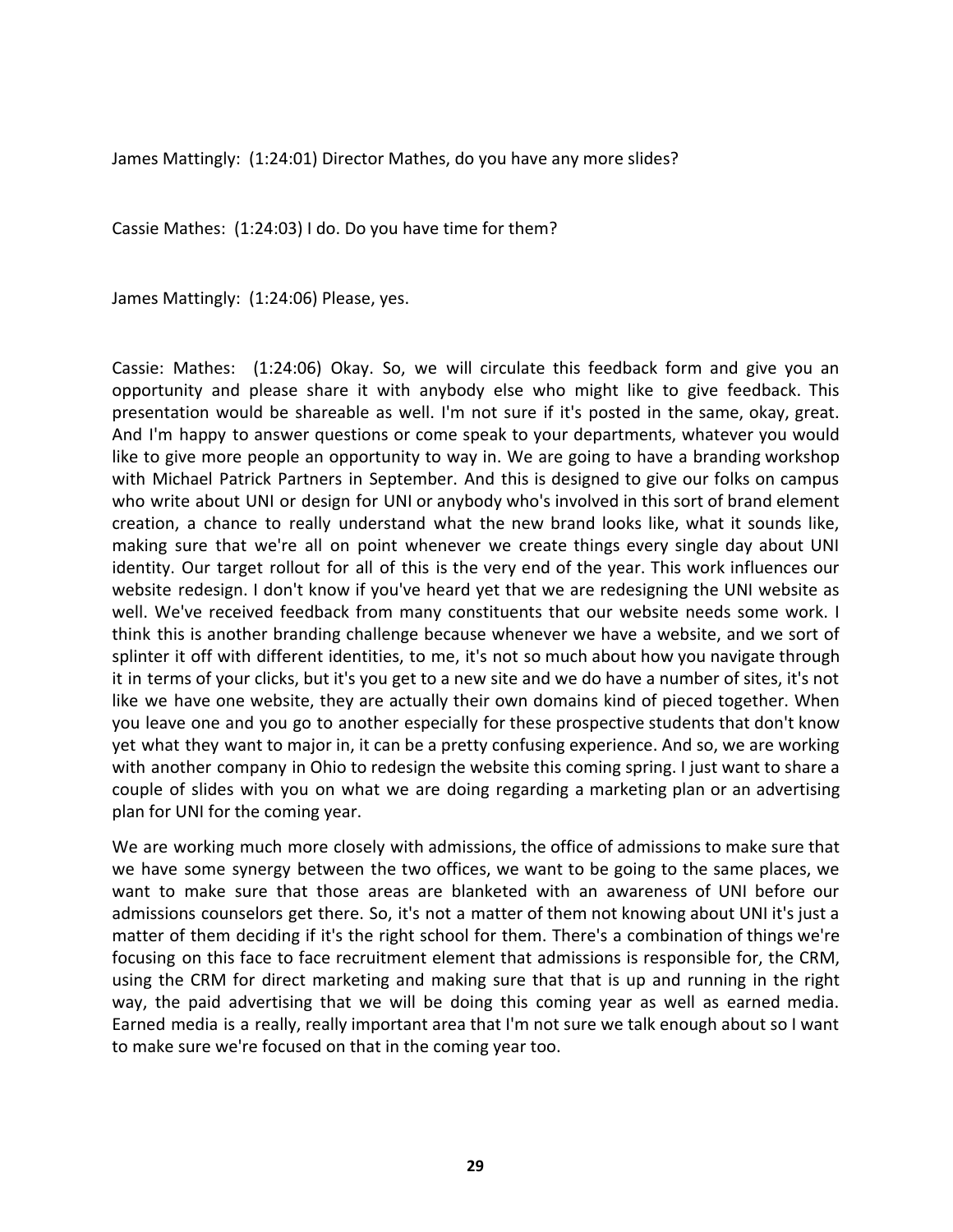Leigh Zeitz: (1:27:00] What is earned media?

Cassie Mathes: (1:27:01) Earned media? Earned media would be working with media outlets to earn your exposure. So, having stories on the news at night, having reports in the newspaper, working with all of the radio stations, all of those outlets to have a positive presence for them.

Mark Nook: (1:27:22): Op-ed pieces.

Cassie Mathes: (1:27:23) Mm-hmm. This is a graph that we received from institutional research that just takes a look at our market share across the state of Iowa over the past 10 or so years. It compares the number of high school grads year by year the number that attended UNI and then how our market share has fluctuated each year. This gives us a good sense of how we're doing across the state. I don't want to speak on behalf of admissions. But I just wanted to share with you that they have a lot of initiatives and way to improve their work when it comes to recruitment. We have some new in state and out of state scholarships that are worth noting, we just announced that last week. Out of state students outside of the state of Iowa will receive \$5,000 right off the bat as they're admitted to UNI starting in the fall of 20, that would be new incoming freshmen. We also have new buckets of in state scholarships for students who have certain ECT scores and GPA scores combined will receive new amounts of money. So, we're definitely making it more lucrative for students to choose UNI. And you can read down through the rest of this list. One thing I might point out here, have you take note of is purchasing more names. So, we do ACT name buying, that's a big way we get a lot of names in the system and the CRM so we can start talking to them recruiting to them. We purchased 30,000 more names this year from some of those bordering states, like North Missouri, for example. We have printed 120 or 130,000 this year, it's our largest print run today. So, we're definitely increasing the communication that we're putting out there to prospective students. We wanted to take a look at Iowa and the surrounding states just to see how many high school graduates are we looking at having come from the surrounding states over the next four years or so. We know that Illinois, while it shows a large drop in high school graduates, the State of Illinois has a population of 12 million people so I mean the size of the state alone. Missouri, we see more students coming from Missouri and more students coming from Minnesota, these are great areas for us to draw from. And so, I'll show you a footprint in just a minute so you can see what our admissions territory and our marketing territory is now.

James Mattingly: (1:30:11) Senator Degnin, did you have a question?

Francis Degnin: (1:30:13) I think I'll wait till the end.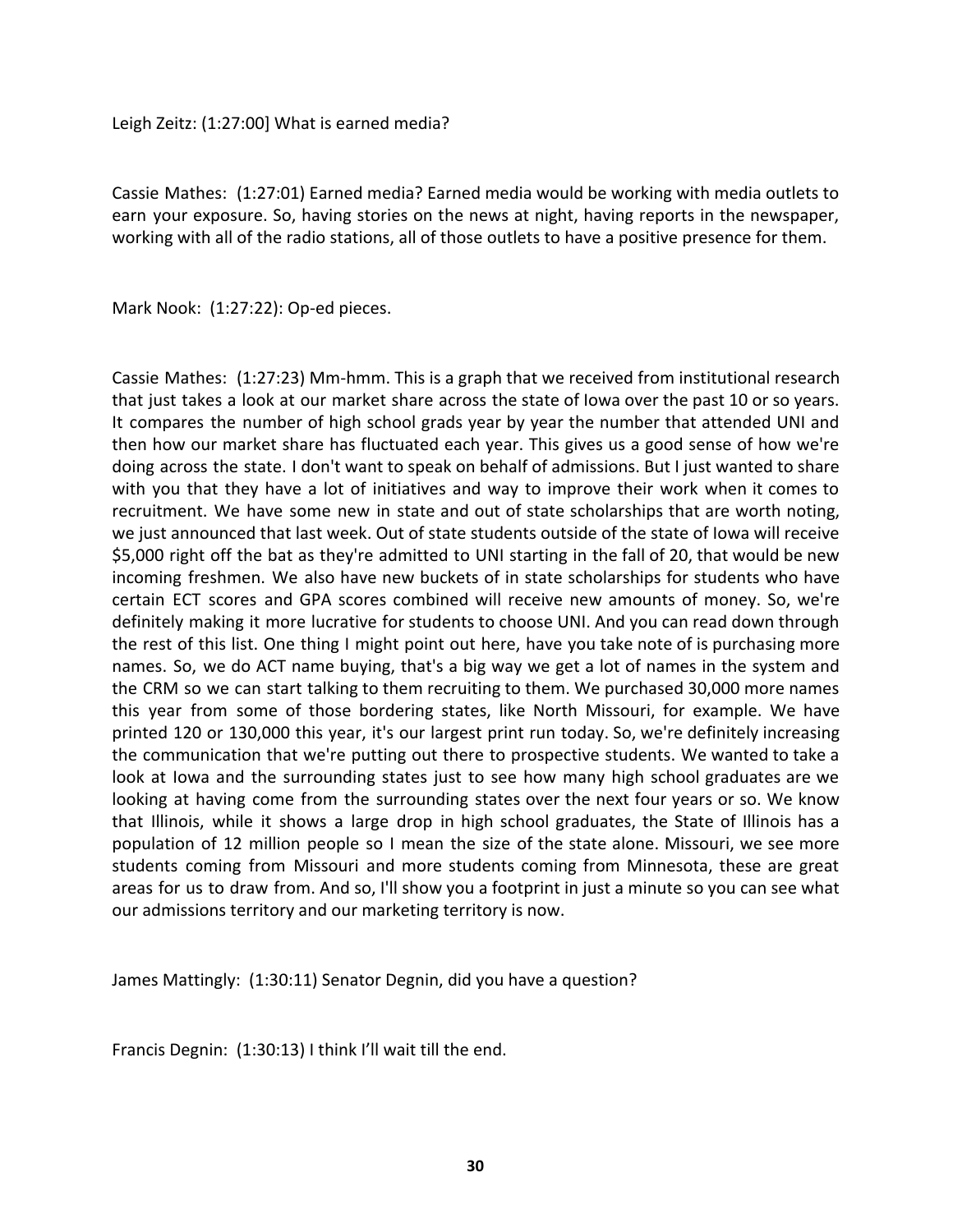James Mattingly: (1:30:17) Senator Cowley?

Danielle Cowley: (1:30:16) I did have a question related to this.

Cassie Mathes: (1:30:18) Sure.

Danielle Cowley: (1:30:19) Have there been discussions about tuition reciprocity with our neighboring states?

Mark Nook: (1:30:26) I'll answer that.

Cassie Mathes: (1:30:26) I'll defer to you.

Mark Nook: (1:30:27) Yeah. This's President Nook. Reciprocity discussions are always difficult because they're state agreements. And I've been in Minnesota and Wisconsin and there's a strong reciprocity agreement there and how that all works. One of the issues with just opening up and using a reciprocity agreement is that the students that come from out of state, if they're paying in state tuition aren't fully paying for the cost to educate them. So, these dollars need to be made up somewhere and so how do you handle that? So, if tomorrow, we said, we're going to just allow all students from Illinois, Wisconsin and Minnesota to pay in state tuition, we'd have a budget problem because they'd be paying about \$7,500 in tuition but it costs us about 14 to 15,000, to educate them. So, we would be generating a hole and we need to think about that. What we have done is tried to offer in these out of state non-resident scholarships waivers is to pull their tuition down tuition fees down from the 19,000, down to about the cost to educate. And that'll put us really close to what it would cost for them to go to school in state in Illinois, and to the research institutions in Minnesota and Wisconsin, it doesn't quite get us down to the comprehensives in those states, but it makes us much, much more competitive. But reciprocity is tricky. The other option we have is something called the Midwest Higher Education Exchange. And we are looking at how that might work. But that can be an individual institution, saying we're going to let you in for something less than the full non-resident. And it can be done not only for all students from any state, but it can be done for only particular programs or you can limit to a certain number of students. So, there's some options there that we're checking out. I'd like to not make it any messier than possible to keep it simple so everybody knows what they've got and what they'd have for tuition.

Cassie Mathes: (1:32:41) This map basically shows you our designated market areas that fall within that 200 mile radius where we will be actively advertising UNI. The reason we selected a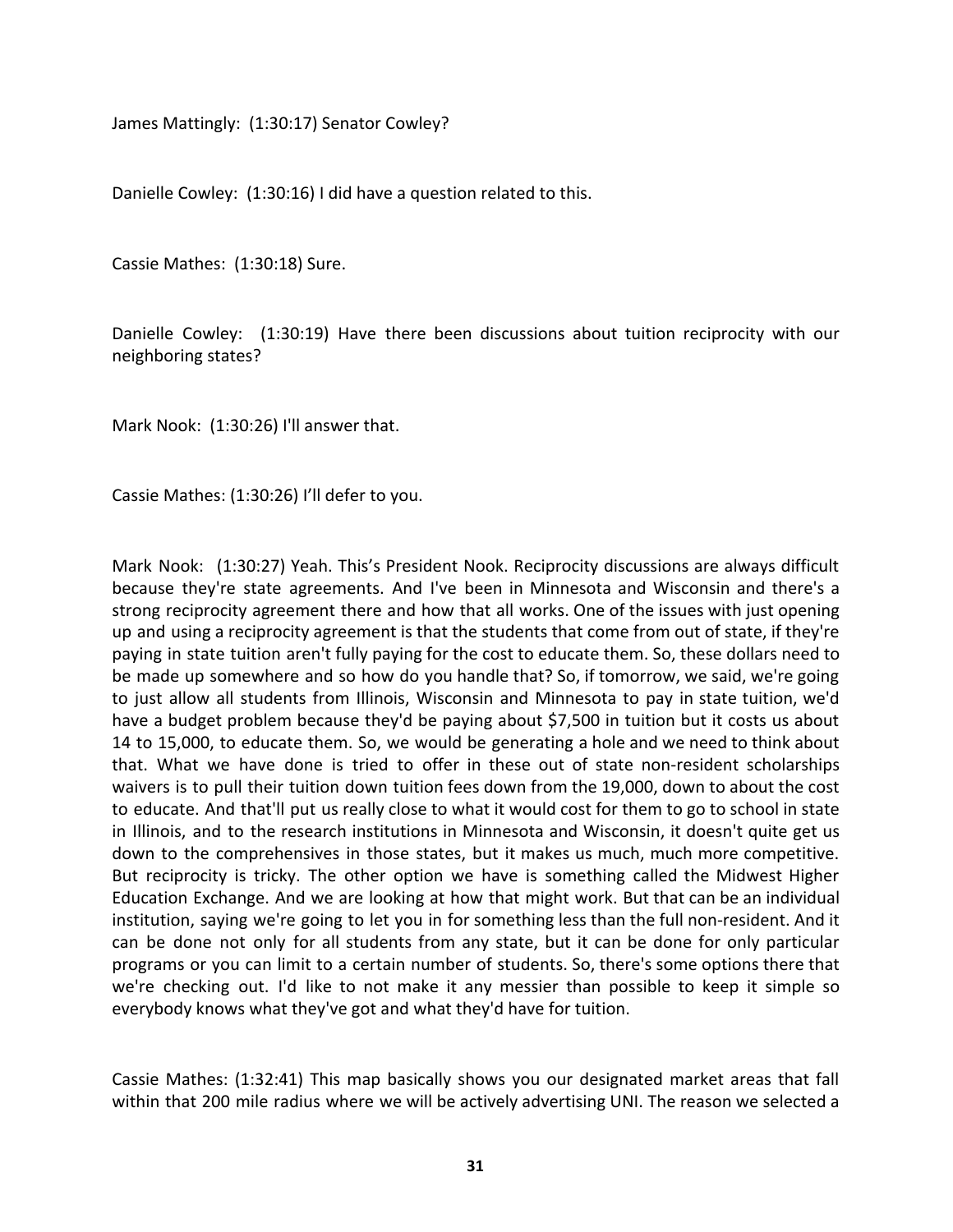200 mile radius is because we know from research that most students who are attending a public college comprehensive four year school are going to travel about 150 miles or so to go to school there, beyond that, you would have to be an Ivy League or an R1 School for them to travel much further. And so, that's what we're going to concentrate our funds and our energy, these DMAs fall within that 200 mile radius. So, I can talk more about DMS at another time if you'd like. It's just a way for us to segment off different market areas and make some advertising plans specific to those areas. Oh, I do want to mention really quickly, we're partnering with JW Morton out of Cedar Rapids and Happy Medium out of Des Moines to help us with our traditional digital ad placement for the coming year. The digital one is important because this is a change in company. We used a different company for the past three years to help us with our digital placement and we've changed it this year. Those earned media efforts are just something I want to talk about for one second, we really have, I think, a lot of opportunity when it comes to our relationships with media outlets across the state and beyond and getting more in tune with those reporters and their rhythms. I would really like to see our office develop relationships with someone from every outlet we can across the state so that whenever we are pitching a story to them, we know who to call, we know what they're working on, we know if the story is going to have successful placement or not, we can sort of start to figure out ways to tailor certain stories or certain topics to certain outlets. And this kind of strategy, I think will really help us grow that earned media. We get dominated in the press, obviously by the big R1 schools every day. So, it's really just going to take a hands on effort with these outlets to get to know people there and know what will work. The CRM just to let you know we have some journeys running right now for prospects and suspects. We are building out more journeys this year, a lot more journeys. So, we're really going to use the CRM to its maximum potential. And it is a fantastic tool for direct marketing with these incoming students. So, this is a lot of work. We've got a team dedicated to building out this sort of communication and it's valuable. Finally, I just want to share with you this is that footprint I was talking about, this is what it looks like 200 miles away from the Cedar Falls Waterloo area. We reached out a little bit further to include Chicago in that footprint. But this is essentially where you're going to see UNI advertised in the coming year, probably the coming years. It's not something you want to change year by year. It takes a while to build recognize ability.

Jim Wohlpart: (1:35:44) Cassie, you have about 30 seconds, otherwise they have to vote to continue.

Cassie Mathes: (1:35:47) Oh, I'm sorry. We're going to include Kansas City, St. Louis. And here are more things we're working on. There's a lot going on in marketing and communication. And I'm happy to come back another time.

James Mattingly: (1:35:59) Thank you. Thank you. This is Cassie Mathes our new director of University Relations. So, thank you very much for agreeing to be with us.